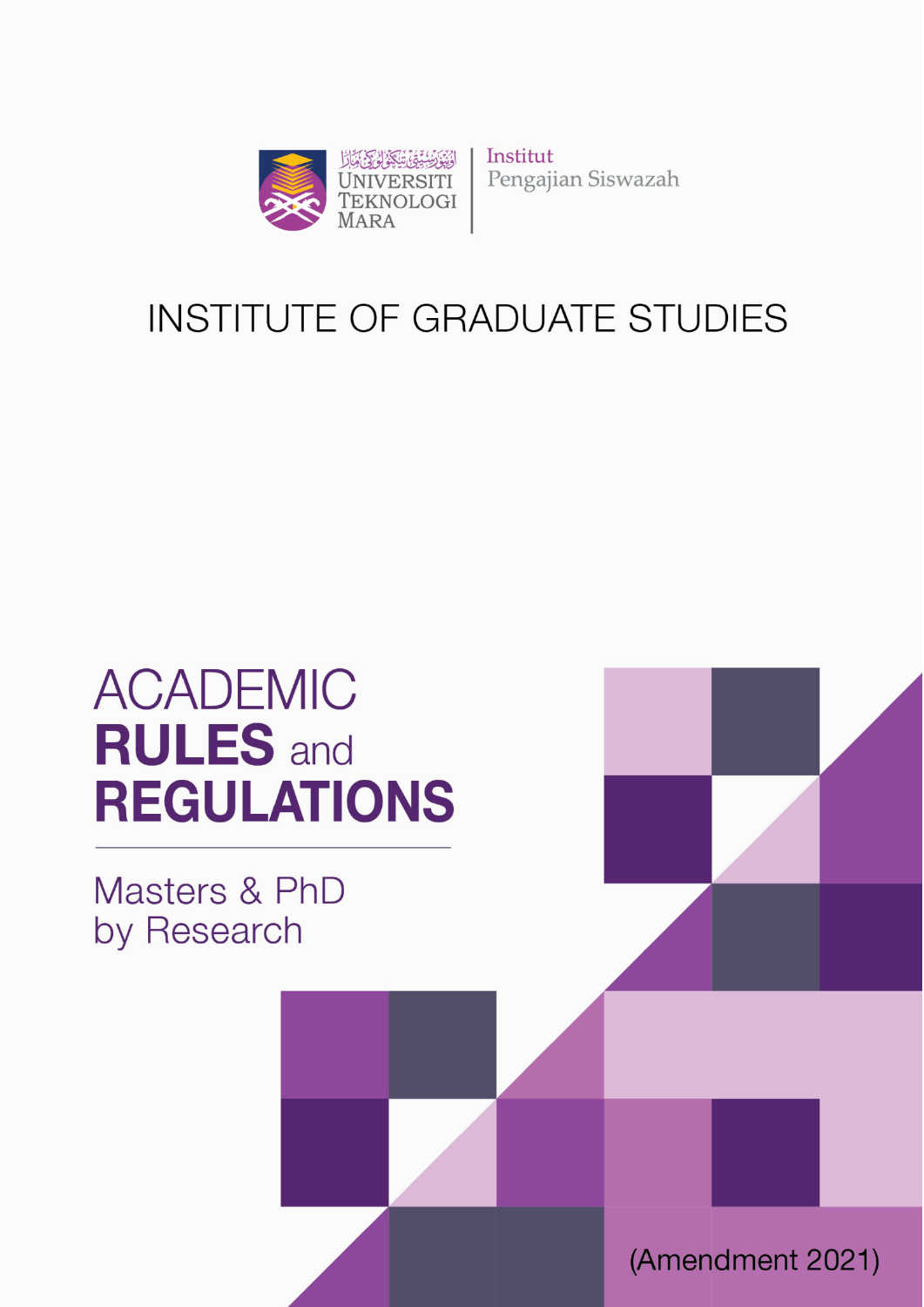# **INSTITUTE OF POSTGRADUATE STUDIES**

Master's and Doctoral Degree Programme by Research

*Academic Rules and Regulations for Postgraduate Studies (Amendment 2021)*

The Academic Rules & Regulations (Amendment 2021) is an important reference for all postgraduate students of UiTM. Students are encouraged to read and familiarise with all provisions applicable to the programme of studies and will be held accountable for any action contrary to the regulations.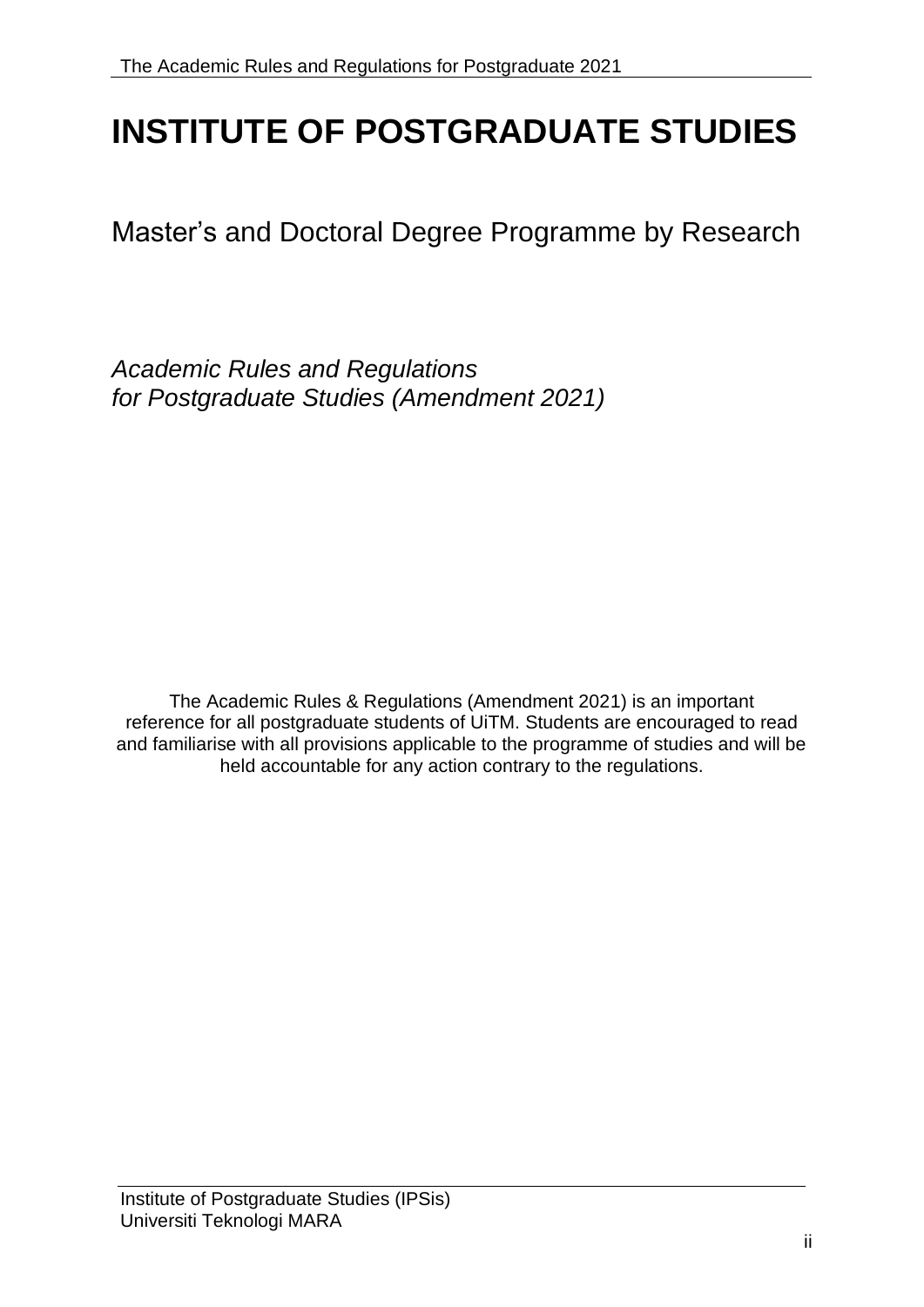# <span id="page-2-0"></span>**TABLE OF CONTENTS**

| 1                       |                                                        |  |  |  |  |
|-------------------------|--------------------------------------------------------|--|--|--|--|
| 1.1                     |                                                        |  |  |  |  |
| 1.2                     | Academic Assessment Central Committee (JKIPA) 2        |  |  |  |  |
| 1.3                     |                                                        |  |  |  |  |
| 1.4                     |                                                        |  |  |  |  |
| 1.5                     |                                                        |  |  |  |  |
| 1.6                     | Faculty Postgraduate Academic Sub-Committee (JKAPS)  4 |  |  |  |  |
| $\mathbf{2}$            |                                                        |  |  |  |  |
| 2.1                     |                                                        |  |  |  |  |
| 2.2                     |                                                        |  |  |  |  |
| 2.3                     |                                                        |  |  |  |  |
| 3                       |                                                        |  |  |  |  |
| 3.1                     |                                                        |  |  |  |  |
| 3.2                     |                                                        |  |  |  |  |
| 3.3                     |                                                        |  |  |  |  |
| $\overline{\mathbf{4}}$ |                                                        |  |  |  |  |
| 4.1                     |                                                        |  |  |  |  |
| 4.2                     |                                                        |  |  |  |  |
| 5                       |                                                        |  |  |  |  |
| 5.1                     |                                                        |  |  |  |  |
| 5.2                     |                                                        |  |  |  |  |
| 5.3                     |                                                        |  |  |  |  |
| 5.4                     |                                                        |  |  |  |  |
| 5.5                     |                                                        |  |  |  |  |
| 6                       |                                                        |  |  |  |  |
| 6.1                     |                                                        |  |  |  |  |
| $\overline{7}$          |                                                        |  |  |  |  |
| 7.1                     |                                                        |  |  |  |  |
| 7.1.1                   |                                                        |  |  |  |  |
| 7.1.2                   |                                                        |  |  |  |  |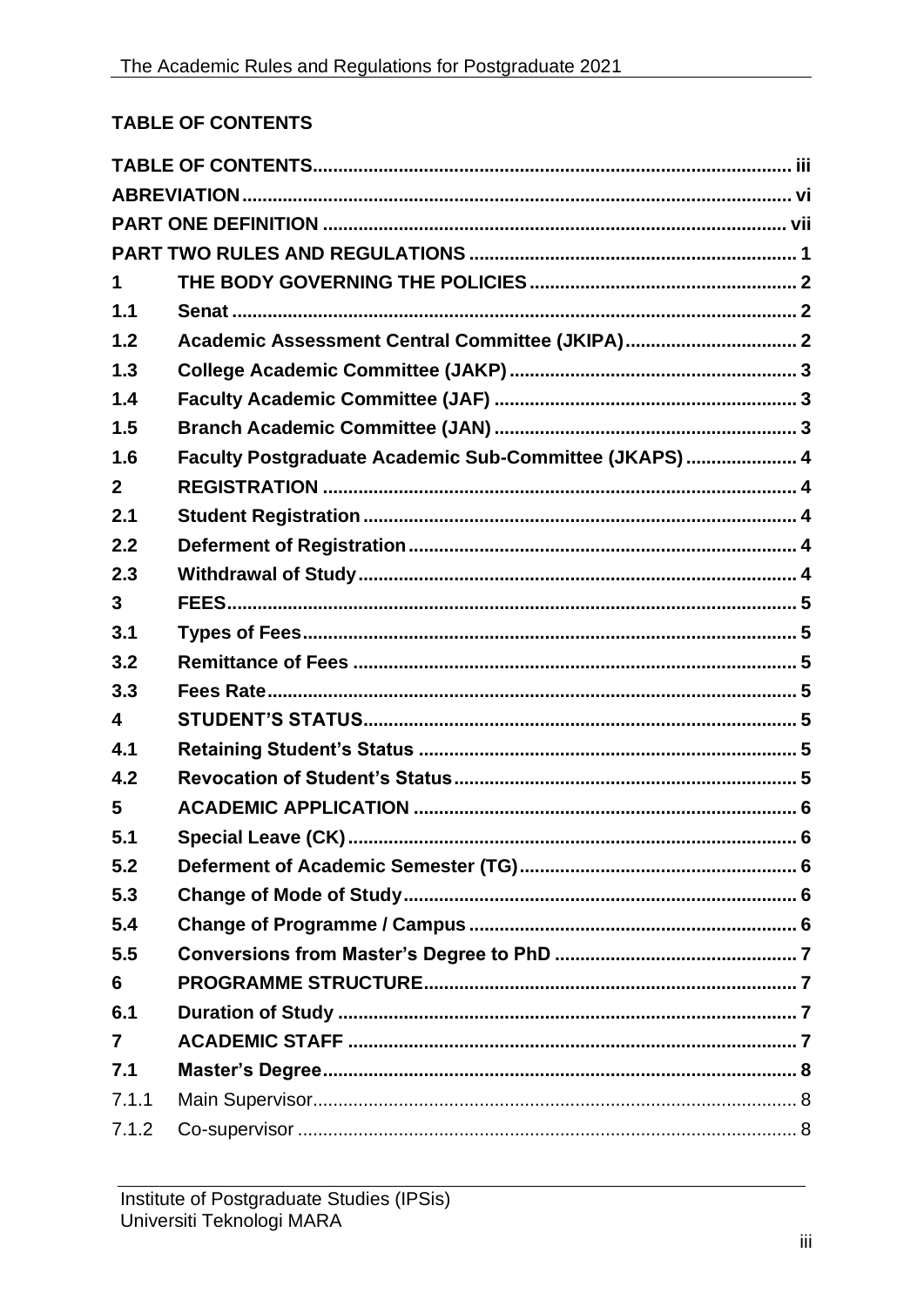| 7.2    |  |
|--------|--|
| 7.2.1  |  |
| 7.2.2  |  |
| 7.3    |  |
| 7.4    |  |
| 8      |  |
| 8.1    |  |
| 8.1.1  |  |
| 8.1.2  |  |
| 8.1.3  |  |
| 8.2    |  |
| 8.1.4  |  |
| 8.1.5  |  |
| 8.1.6  |  |
| 8.2    |  |
| 8.3    |  |
| 9      |  |
| 9.1    |  |
| 9.2    |  |
| 9.3    |  |
| 10     |  |
| 10.1   |  |
| 10.2   |  |
| 10.2.1 |  |
|        |  |
| 10.3   |  |
| 10.3.1 |  |
| 10.3.2 |  |
| 10.4   |  |
| 10.5   |  |
| 10.6   |  |
| 11     |  |
| 12     |  |
| 12.1   |  |
|        |  |
| 12.2   |  |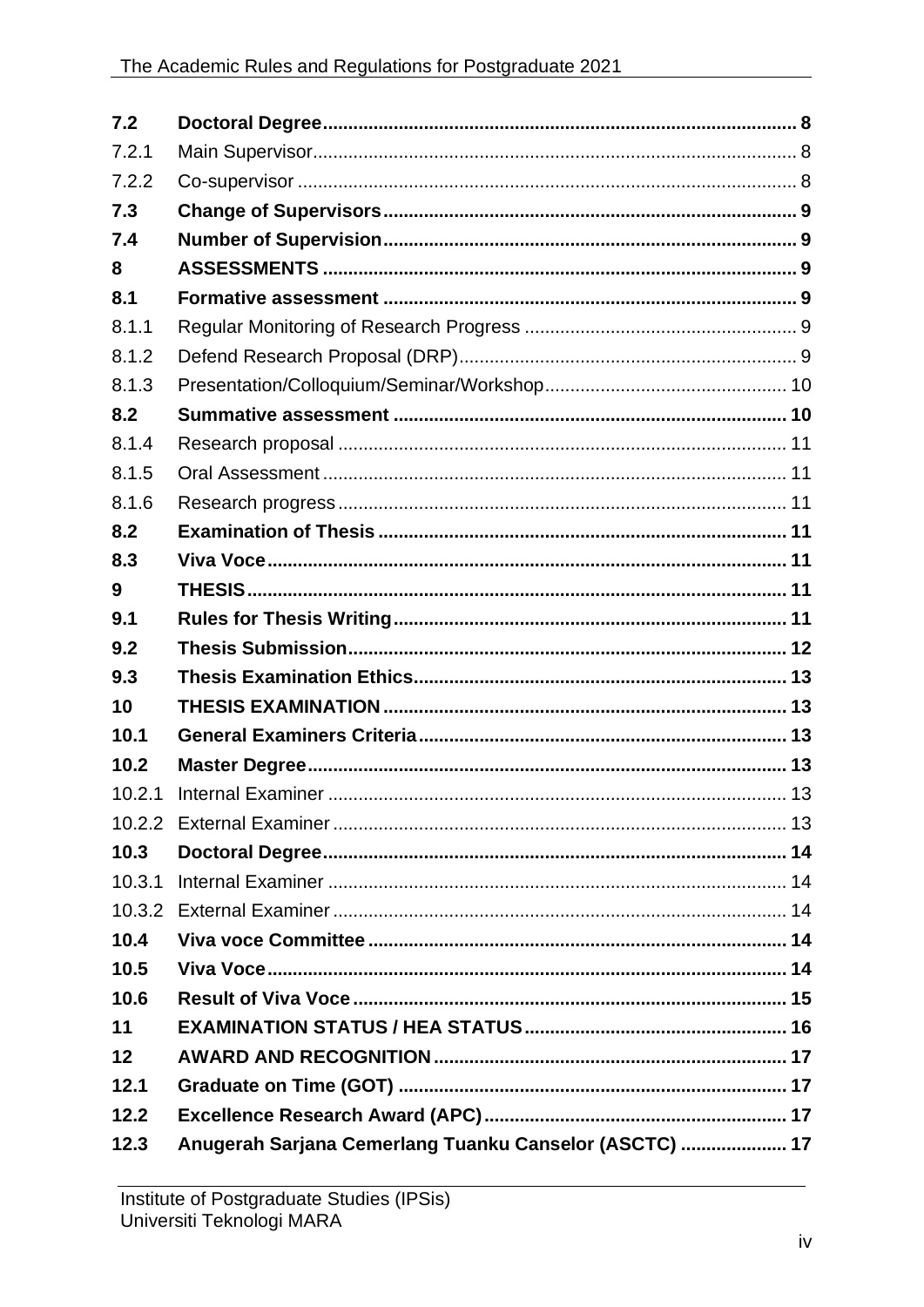| 12.4   | Anugerah Kedoktoran Cemerlang Tuanku Canselor (AKCTC)  18             |  |  |  |
|--------|-----------------------------------------------------------------------|--|--|--|
| 12.4.1 |                                                                       |  |  |  |
| 12.4.2 |                                                                       |  |  |  |
| 12.5   | Academic Conferment by Aegrotat and Posthumous Degree  19             |  |  |  |
| 13     |                                                                       |  |  |  |
| 14     |                                                                       |  |  |  |
| 15     |                                                                       |  |  |  |
| 15.1   | Appeal for Revocation / Continuation / Extension Duration of Study 19 |  |  |  |
| 15.2   |                                                                       |  |  |  |
| 16     |                                                                       |  |  |  |
| 17     |                                                                       |  |  |  |
|        |                                                                       |  |  |  |
|        |                                                                       |  |  |  |
|        |                                                                       |  |  |  |
|        |                                                                       |  |  |  |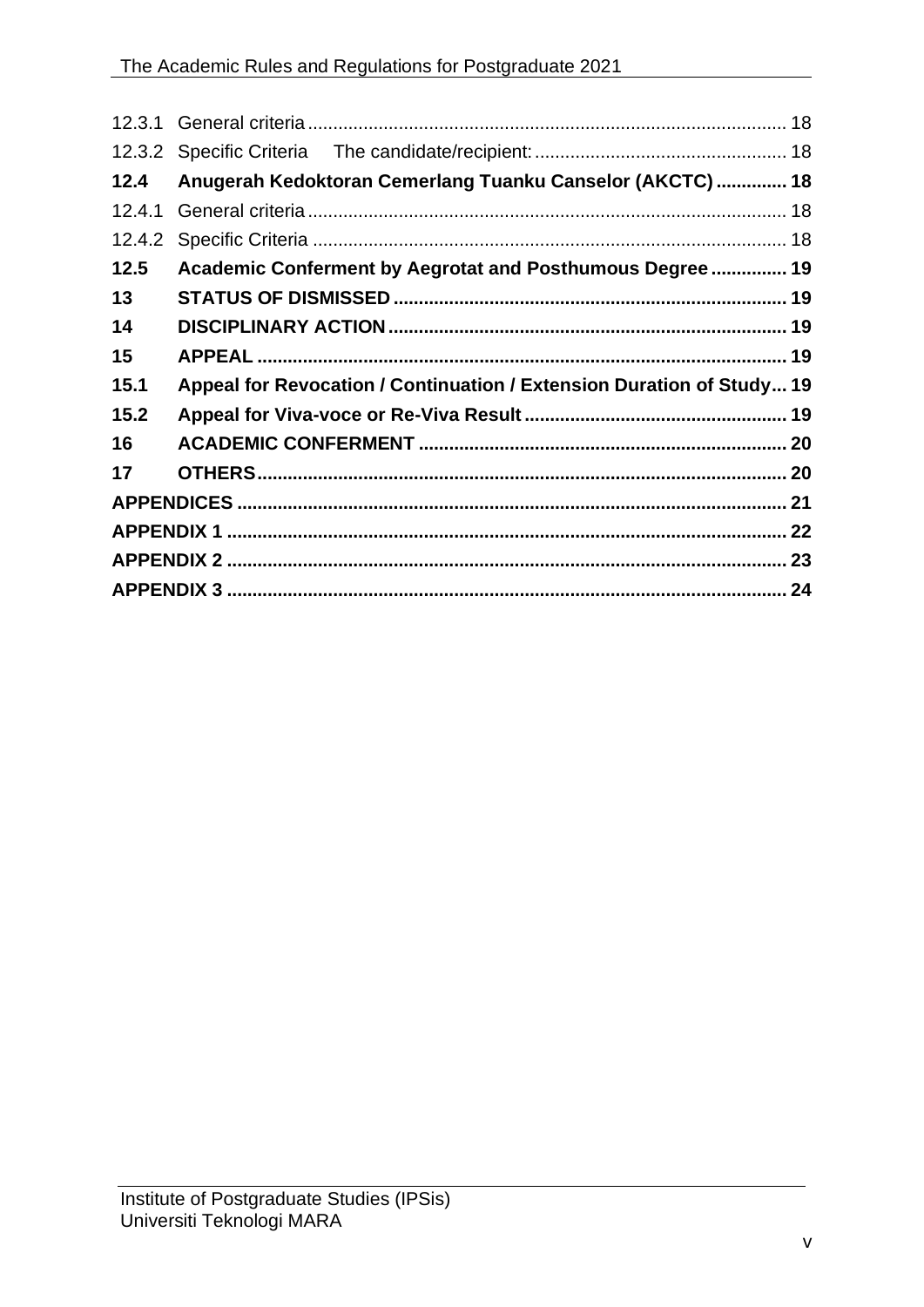# <span id="page-5-0"></span>**ABREVIATION**

| <b>APC</b>    |    | Excellence Research Award                          |
|---------------|----|----------------------------------------------------|
| <b>ASCTC</b>  | t. | Anugerah Sarjana Cemerlang Tuanku Canselor         |
| <b>AKCTC</b>  | t  | Anugerah Kedoktoran Cemerlang Tuanku Canselor      |
| <b>BHEA</b>   |    | The Academic Affairs Division                      |
| <b>HiCOEs</b> |    | <b>Higher Institutions' Centre of Excellence</b>   |
| <b>IHL</b>    |    | Institution of Higher Learning                     |
| <b>InQKA</b>  | t  | Institute of Quality & Knowledge Advancement       |
| <b>IPSis</b>  | t  | Institute of Graduate Studies                      |
| <b>IRMI</b>   |    | Institute of Research Management & Innovation      |
| <b>JAF</b>    | ÷  | <b>Faculty Academic Committee</b>                  |
| <b>JAN</b>    |    | <b>State Academic Committee</b>                    |
| <b>JKAPS</b>  | ÷  | <b>Faculty Postgraduate Academic Sub-Committee</b> |
| <b>JKIPA</b>  |    | <b>Academic Assessment Central Committee</b>       |
| <b>PNC</b>    |    | <b>Assistant Vice Chancellor</b>                   |
| <b>UHEK</b>   | t. | <b>Curriculum Affairs Unit</b>                     |
| <b>UiTM</b>   |    | Universiti Teknologi MARA                          |
| VC            |    | <b>Vice Chancellor</b>                             |
|               |    |                                                    |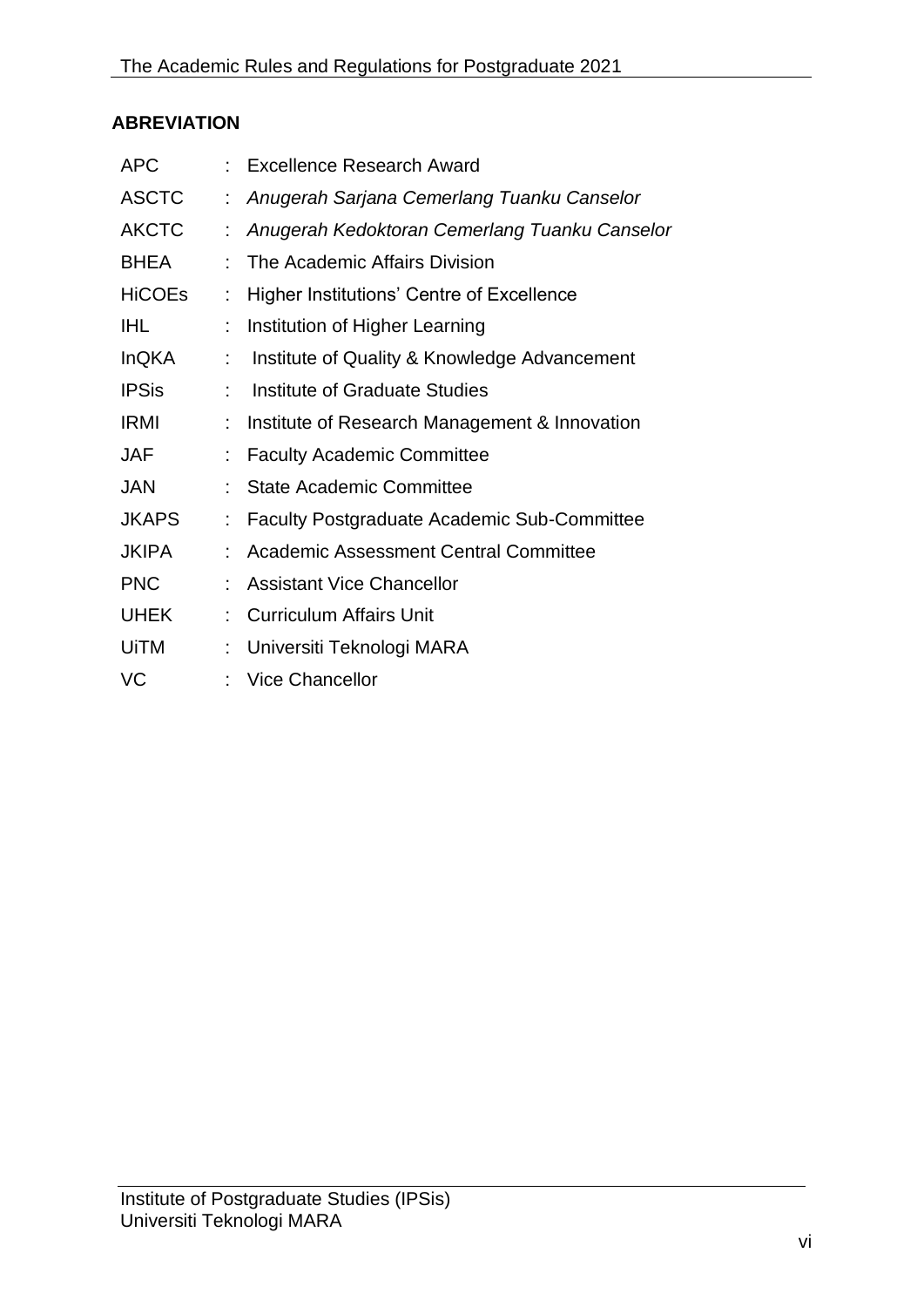# <span id="page-6-0"></span>**PART ONE DEFINITION**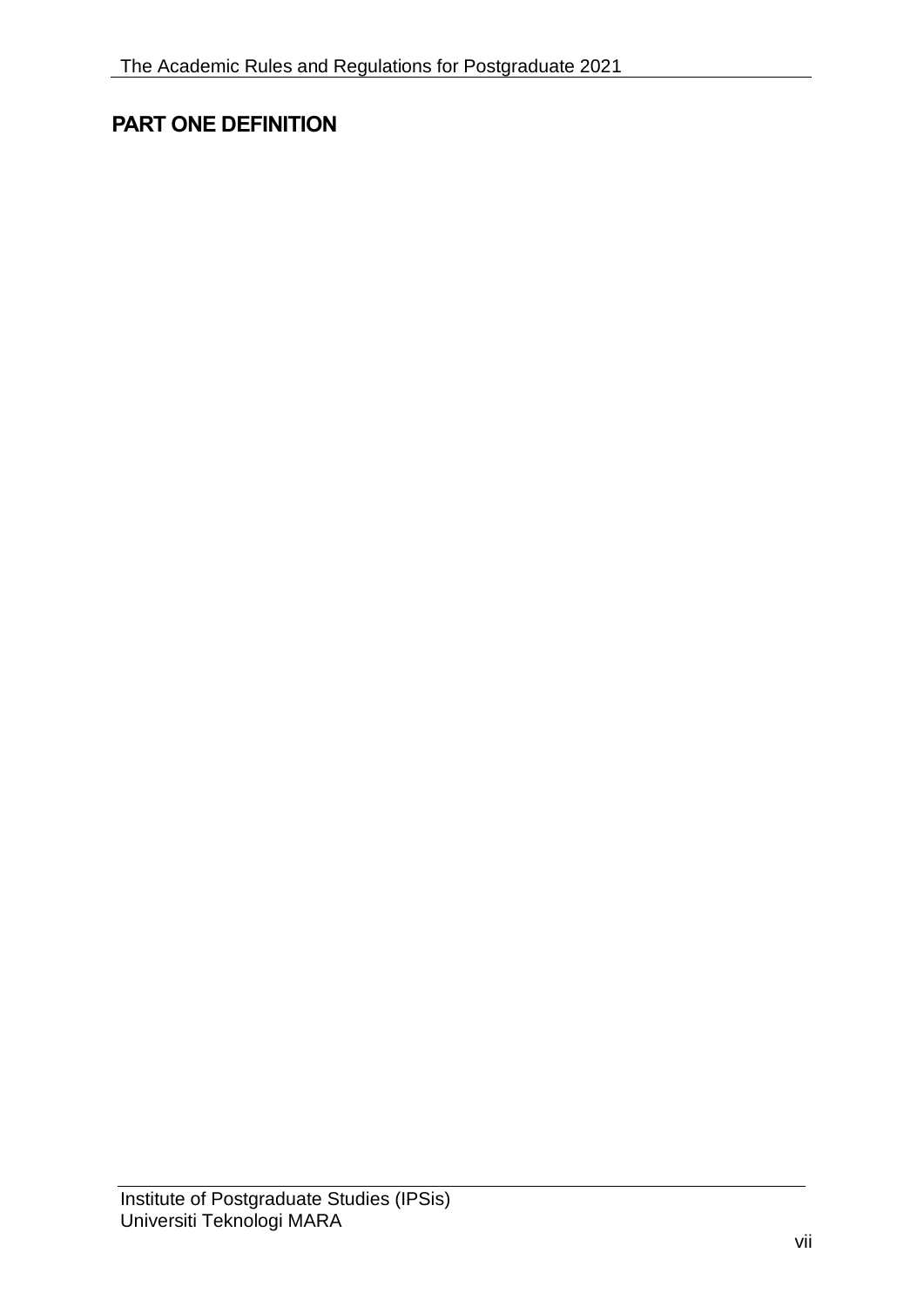# **1. Academic Assessment Central Committee (JKIPA)**

Responsible for discussing, deciding, supporting and approving of academic assessments of the university.

# **2. Academic Conferment**

Master and Doctoral Degrees are the conferment awarded to students who have fulfilled study programme requirements and have satisfied the conditions stipulated by the University upon the Senate's endorsement.

### **3. Academic Staff**

Academic staff appointed by the University that includes Professors, Associate Professors, Senior Lecturers, Lecturers, Assistant Lecturers, and other individuals teaching in the university.

### **4. Appeal for Study Extension**

Appeal for an extension of study duration when the student exceeds the maximum duration of study.

### **5. The appeal of Viva-voce Result**

A process for students to appeal to the viva-voce's result.

### **6. Assessment**

Written or oral test or any evaluation to be carried out by students for academic status and conferment.

### **7. Awards**

Awards given to students based on their academic achievements.

### **8. Bursary**

The University's key financial officer who is appointed by the Board of Directors under Section 22 Act 173.

### **9. Branch Academic Committee (JAN)**

Responsible for managing all programme and academic affairs at UiTM Branch Campus.

### **10. Candidate**

One who has applied for academic awards or has been offered a postgraduate study programme in the University

# **11. Complete Status**

Status given to a student who has passed and completed all the academic requirements of the University.

# **12. Coordinator of Postgraduate Programme**

An academic staff appointed by the Dean/Head of Academic Centre/Rector to coordinate postgraduate programmes at college/faculty/ academic centre/branch campuses.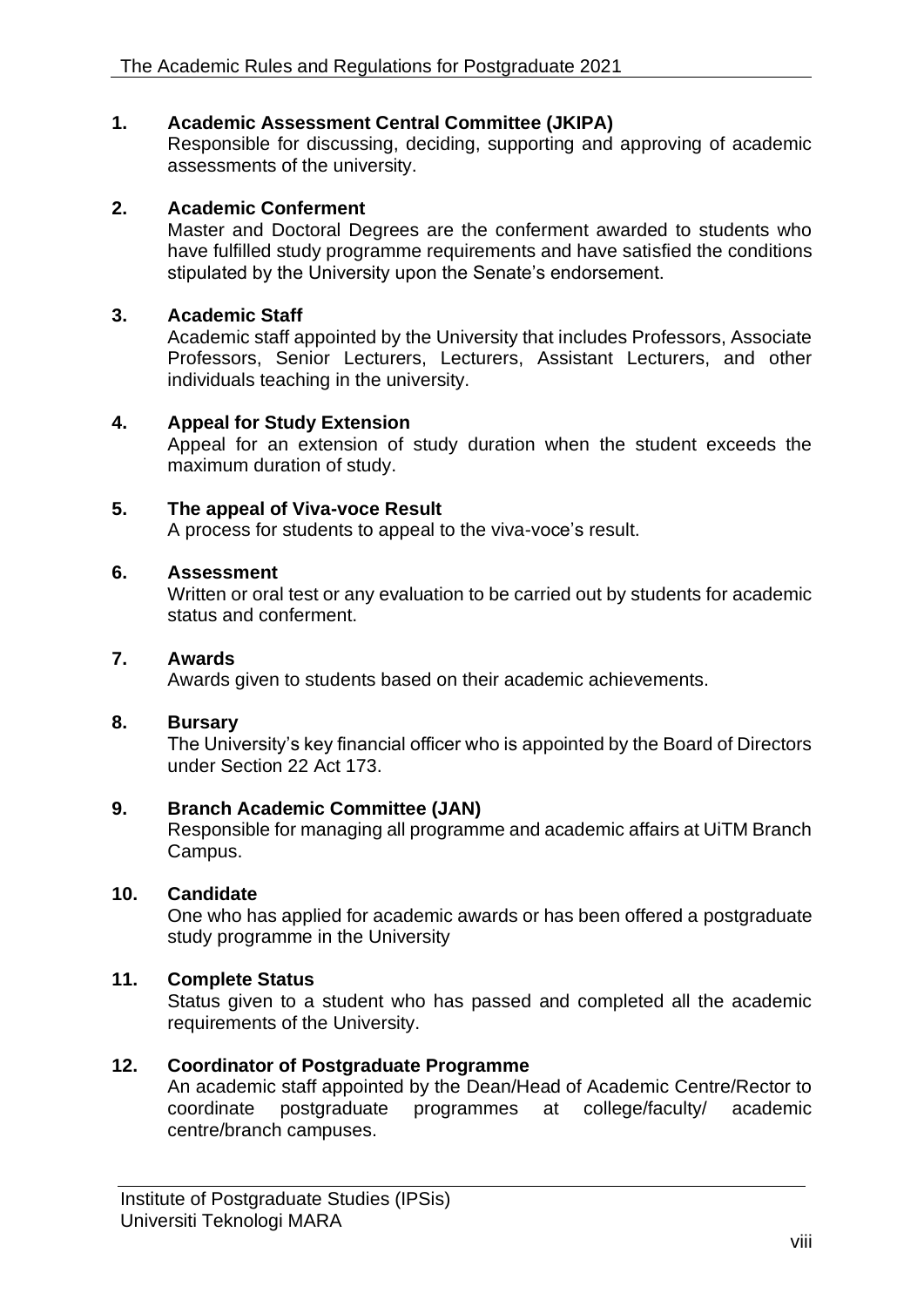### **13. Dean**

An academic staff appointed by the Vice Chancellor (VC) under Section 8(2) of Act 173 to head a particular Faculty or Academy.

### **14. Dean of Postgraduate Studies**

An academic staff appointed by the Vice Chancellor (VC) under Section 8(2) of Act 173 to head IPSis.

### **15. Deferment of Registration**

Permission given to a candidate to defer the registration due to certain reasons.

### **16. Deferment of Academic Semester**

Permission given to a student to defer semester due to certain reasons other than health issues.

### **17. Deputy Dean of Postgraduate Studies**

Academic staff appointed by the Vice-Chancellor to assist the Dean of IPSis.

### **18. Deputy Dean of Postgraduate Studies (Faculty)**

Academic staff appointed by the Deputy Vice-Chancellor (Academic & International) to assist the Dean of Faculty.

#### **19. Deputy Vice-Chancellor**

An officer appointed by the Minister under Section 20(7A) of Act 173.

### **20. Director / Dean of Academic Centres**

An academic staff appointed by the Vice Chancellor (VC) to head a particular academic centre under Section 8(2) of Act 173.

### **21. Disciplinary Action**

Disciplinary action taken by the University Disciplinary Board against students who have breached the Education Institutions Act (Discipline) 1976 (Act 174).

### **22. Evaluation**

Measurement of a student's performance either in a form of defence research proposal, thesis and viva-voce specified by a particular programme.

### **23. Examiners**

### **23.1 Internal Examiner**

Panel of experts from the University who are appointed by the University to examine students' project reports / dissertations / conspectuses / theses.

### **23.2 External Examiner**

Panel of experts from other IHL or industry who are appointed by the University to examine students' project reports / dissertations / conspectuses / theses.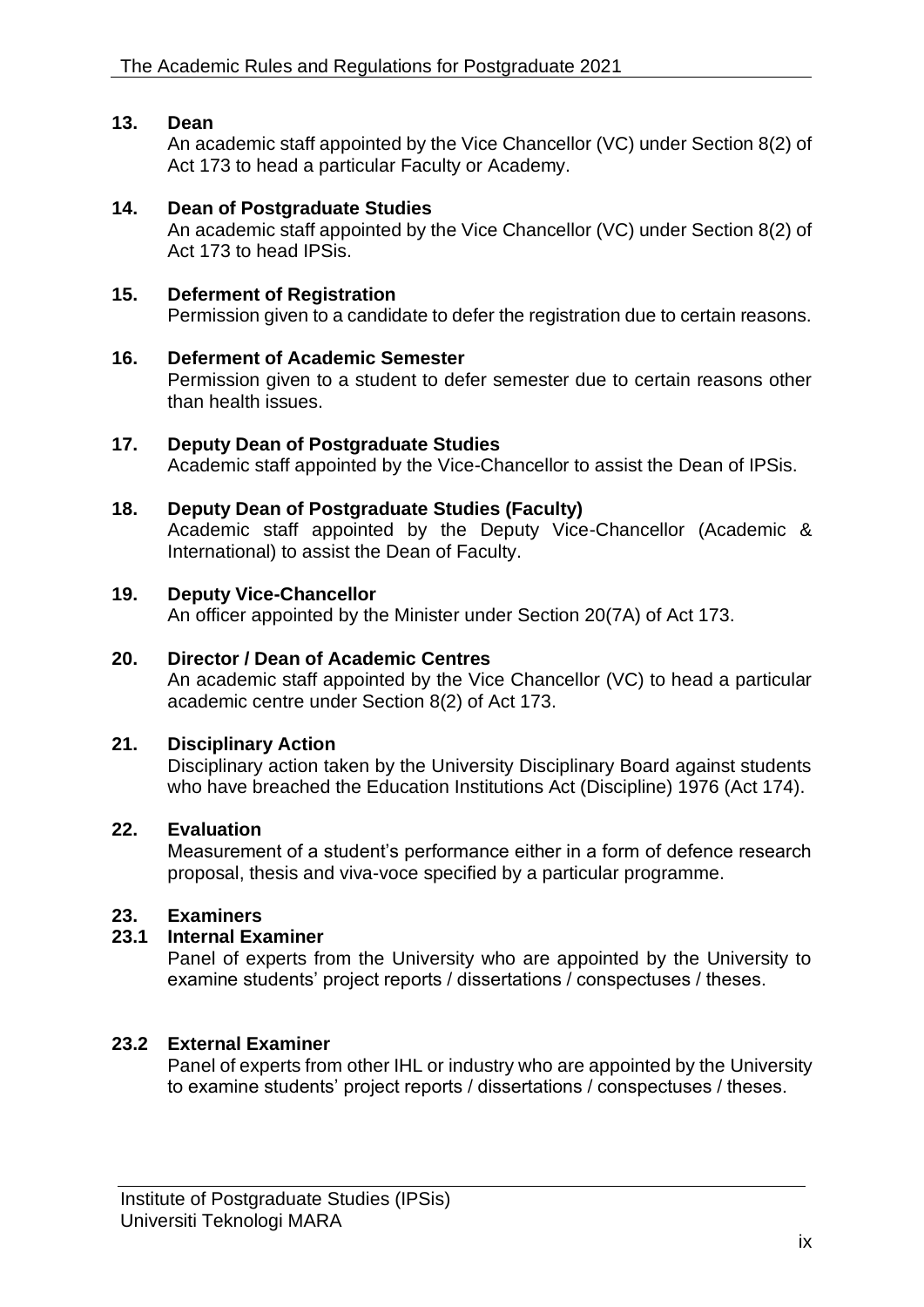### **24. Faculty**

Any academic entity established under Section 8(1) of Act 173.

### **25. Faculty Academic Committee (JAF)**

Responsible for managing all programmes and academic affairs at the College/Faculty/ Academic Centre.

### **26. Faculty Postgraduate Academic Sub-Committee (JKAPS)**

Responsible for managing the postgraduate programmes and academic affairs at College/Faculty/Academic Centre/UiTM Branch campus.

#### **27. Faculty requirements**

A course or an activity determined by the Faculty as a requirement to fulfil the conditions before being awarded the Master's and Doctoral Degree.

### **28. Fees**

Charges specified by the University.

#### **29. Head of Academic Centre**

An academic staff appointed by the VC to head a particular academic centre under Section 8(2) of Act 173.

#### **30. Head of Centre for Postgraduate Studies**

An academic staff appointed by the Deputy Vice-Chancellor (Academic and International) to head the centre of postgraduate studies at the College/Faculty/ Academic Centre/UiTM Branch Campus.

### **31. Head of Postgraduate Studies**

An academic staff appointed by the Deputy Vice-Chancellor (Academic and International) to head the respective departments/units in IPSis.

#### **32. In Progress (SM)**

An academic status that is given to a research student whose performance is satisfactory.

#### **33. Institute of Postgraduate Studies (IPSis)**

An institute responsible to administer all affairs pertaining to postgraduate studies.

### **34. Institutions of Higher Learning (IHL)**

All Institutions of Higher Learning other than the University.

### **35. Modes of Study**

Modes of study offered by the University are:

### **35.1 Full-time**

Mode of study in which the duration is as stipulated in the programme structure.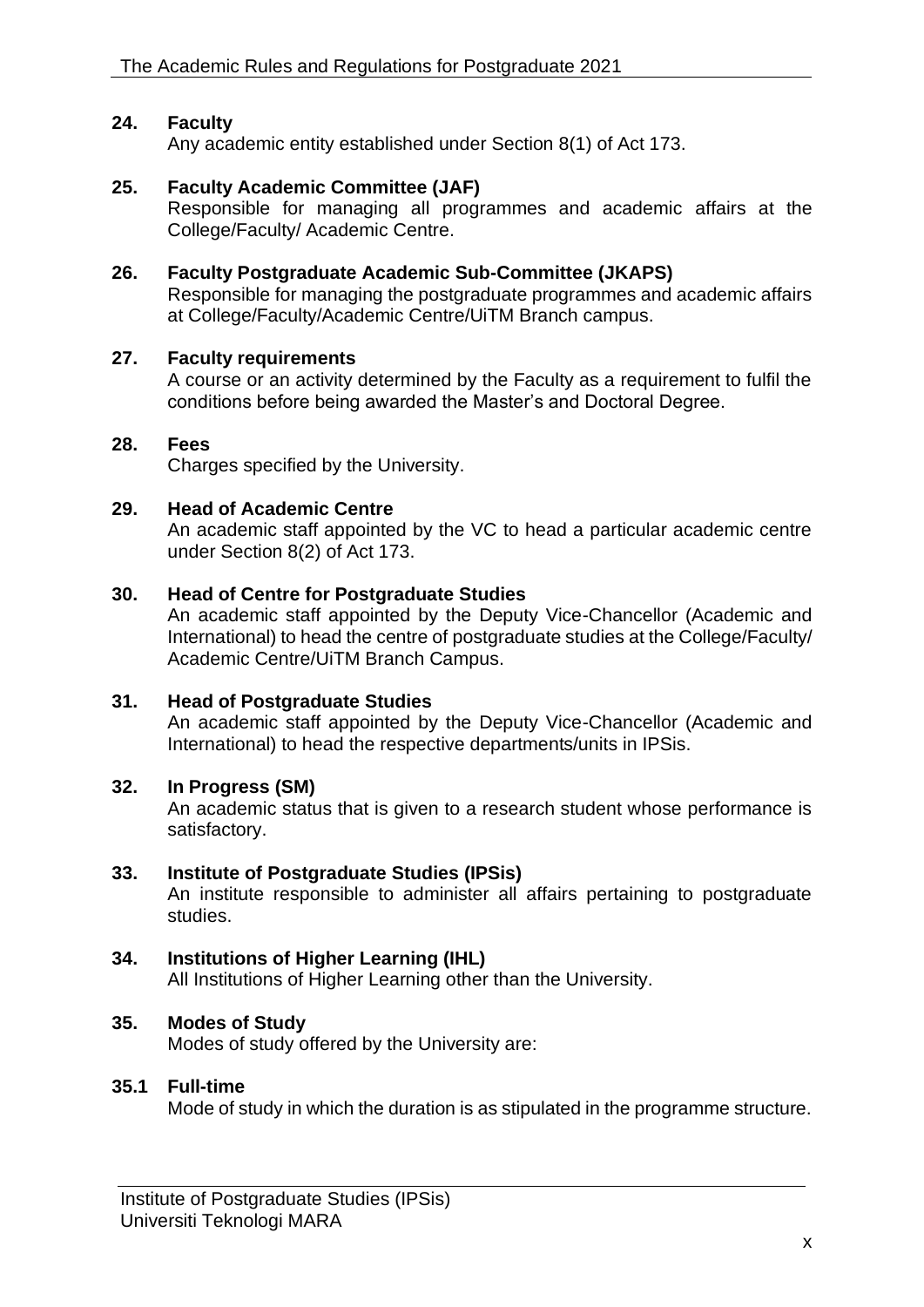### **35.2 Part-time**

Mode of study in which the duration is longer than the full-time mode as stipulated in the programme structure.

### **36. Plagiarism**

Copying of work and/or ideas of others as stated in UiTM Plagiarism Policy either from printed or electronic media without acknowledging the source.

### **37. Postgraduate Studies Programme**

Academic programme set by the University to confer for a Master's or Doctoral Degree.

### **38. Rector**

The Rector is an academic staff appointed by the Minister under Section 7(2) of Act 173 to act as the Management and Academic Chief of a UiTM branch campus.

### **39. Registrar**

The Registrar is the key officer of the University's Registrar office who is appointed by the University Board of Directors under Section 21 of Act 173.

### **40. Reminder**

General reminder given to a student of research mode whose performance is not satisfactory.

### **41. Revocation of Student's Status**

A status given to a student who fails to register and pay tuition fees.

### **42. Semester**

An academic session determined by the University according to the guidelines set by the Ministry.

### **43. Senate**

University Senate established under Section 16A of Act 173 to provide advisory services to the University Board of Directors on all academic affairs of the University.

### **44. Special Leave**

Leave applied by students due to health-related reasons with the approval of JKAPS.

# **45. Student**

An Individual who has registered with the University to enrol in a postgraduate programme, has paid the tuition fees and registered for courses.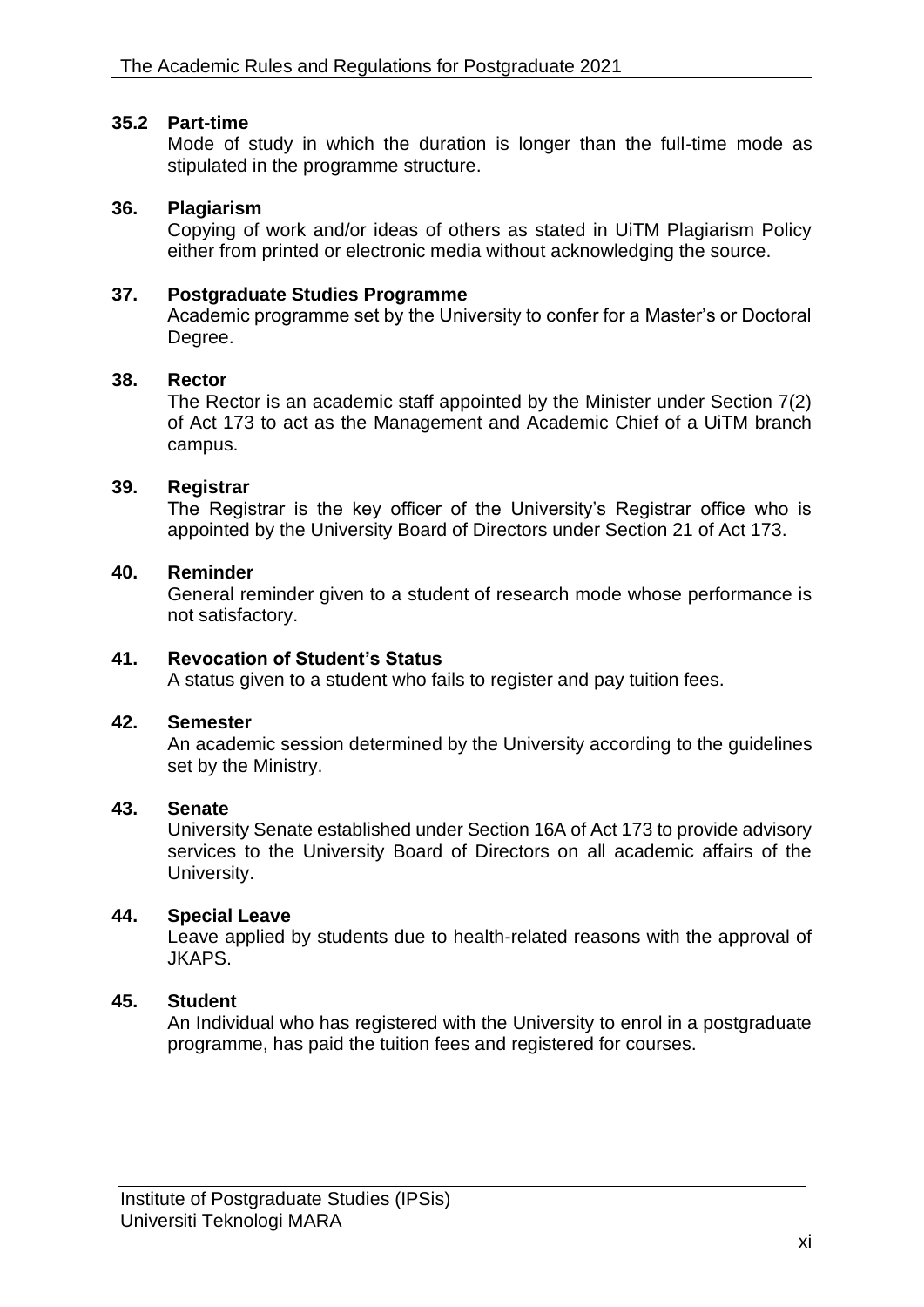### **46. Student Disciplinary Board**

Student Disciplinary Board established under Section 5(1) of the Education Institutions Act (Discipline) 1976 (Act 174) to manage the hearing of student disciplinary cases.

### **47. Supervisor**

### **47.1 Main Supervisor**

An academician who has been appointed by the University to supervise student's research activities.

### **47.2 Co-Supervisor:**

An academician or expert from industry who has been appointed by the University to be part of the supervisory committee.

### **48. Suspension of Study**

Penalty by the University Disciplinary Board that disallows students from resuming their study for a specified period of time.

### **49. Temporary Suspension of Study**

Temporary suspension status is imposed on:

- a) Students who fail to attend a University Disciplinary Board hearing for a disciplinary offence after being summoned verbally and in writing.
- b) Students who fail to pay any penalty or damages as stipulated by the University Disciplinary Board within a specified period.

# **50. The University Board of Directors**

The University Board of Directors consists of members appointed by the Minister under section 13 of Act 173.

### **51. Thesis**

The documentation of the original research prepared and submitted by the students in a research programme.

### **52. UiTM Branch Campus**

UiTM Branch Campus is a branch of the University established under Section 7(2) Act 173.

# **53. University**

University refers to Universiti Teknologi MARA (UiTM) established under the Universiti Teknologi MARA Act 1976, Universiti Teknologi MARA 1976 (Act 173) Amended in 2006.

# **54. Vice Chancellor**

The Vice Chancellor is appointed by the Minister to act as the University's Chief Executive under Section 20 of Act 173.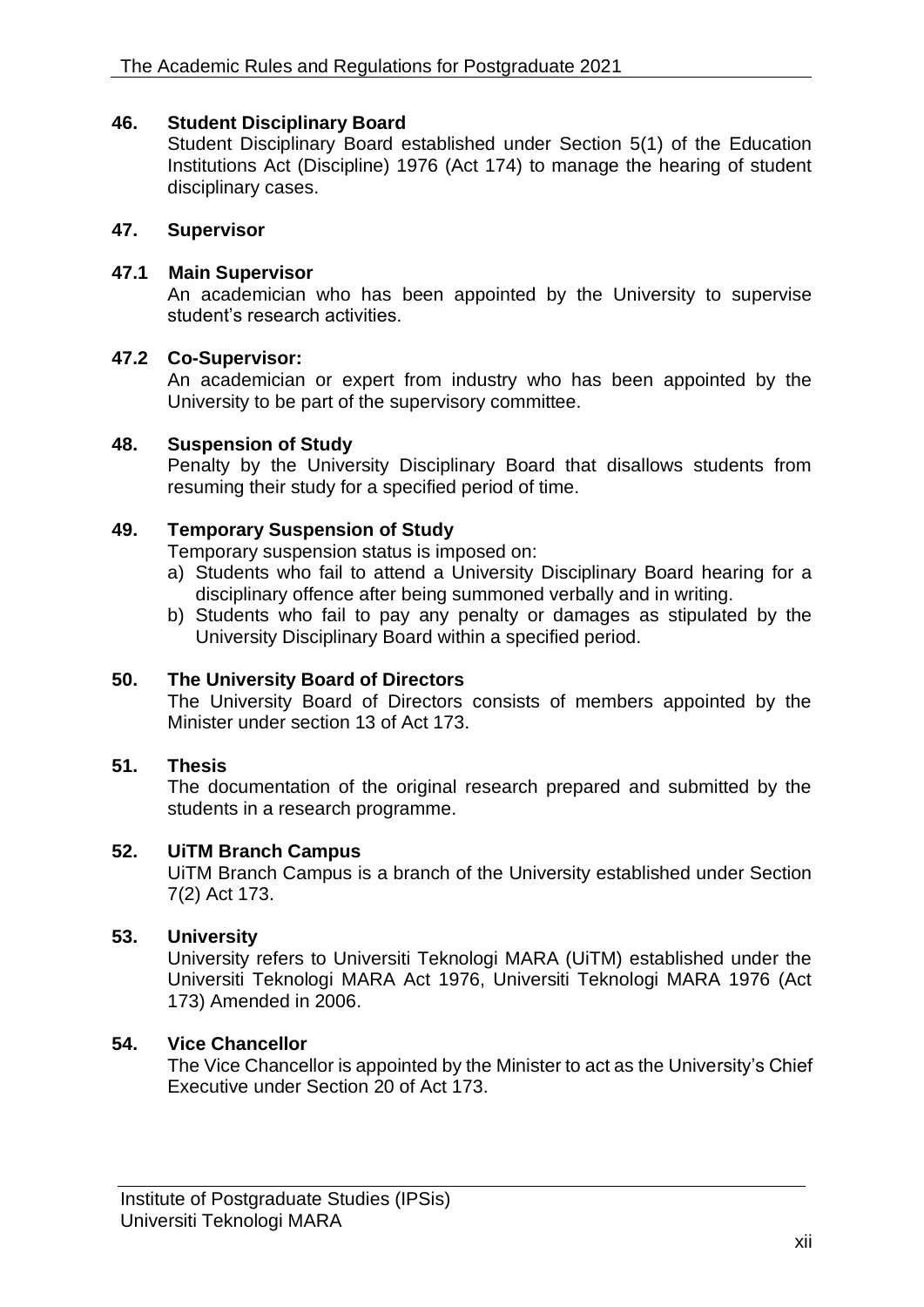# **55. Viva Voce**

Oral presentation by students to defend their dissertation/thesis/conspectus to a panel of examiners.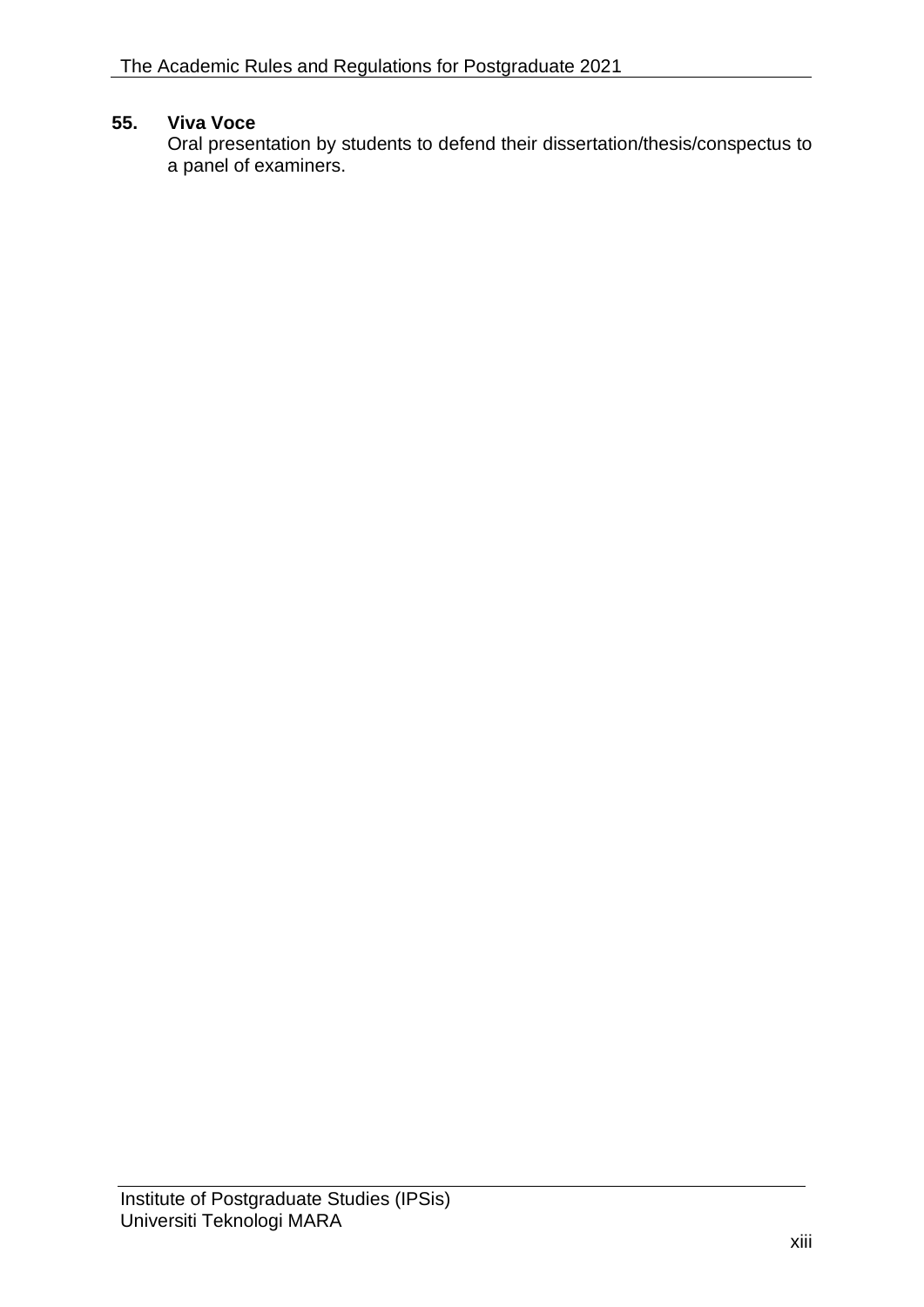# <span id="page-13-0"></span>**PART TWO RULES AND REGULATIONS**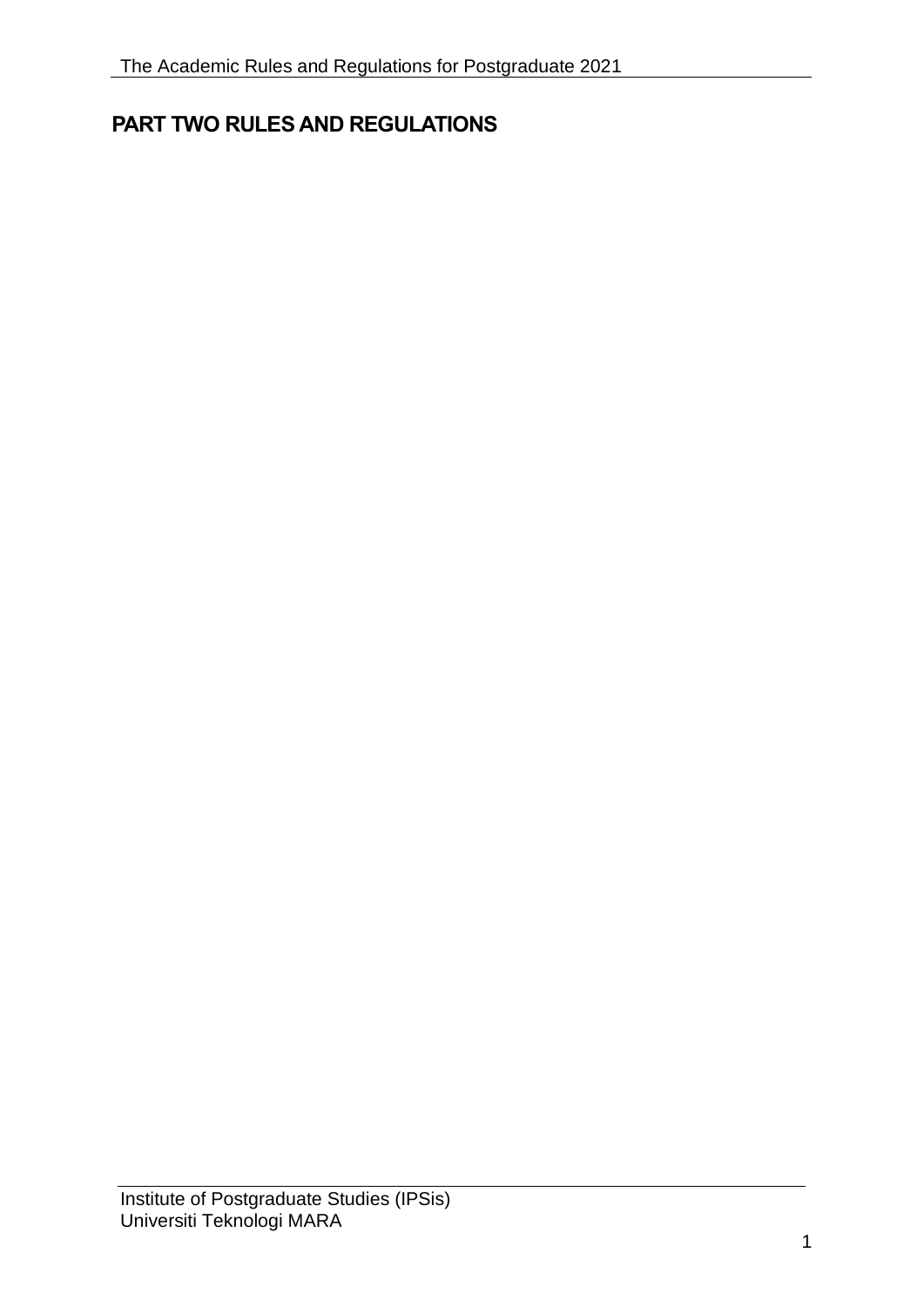# <span id="page-14-0"></span>**1 THE BODY GOVERNING THE POLICIES**

### <span id="page-14-1"></span>**1.1 Senat**

Responsible for advising, endorsing and making decisions on academic affairs of the University. The Senate Committee comprises :

| Chair            | Vice-Chancellor                                                                                                                                                                                                                                                                                                                                                                                                                                                                                      |  |  |  |
|------------------|------------------------------------------------------------------------------------------------------------------------------------------------------------------------------------------------------------------------------------------------------------------------------------------------------------------------------------------------------------------------------------------------------------------------------------------------------------------------------------------------------|--|--|--|
| Substitute Chair | Deputy Vice-Chancellor                                                                                                                                                                                                                                                                                                                                                                                                                                                                               |  |  |  |
| <b>Members</b>   | All Deputy Vice-Chancellors.<br>i)<br>All Deans/Heads of Academic Centre.<br>$\mathbf{H}$<br>iii) Three (3) Rectors appointed by the Vice-Chancellor.<br>Other Rectors are appointed as representative<br>IV)<br>members.<br>v) Three (3) senior members of the University's academic<br>staff (appointed by the University Board of Directors) for<br>a period of two (2) years under Section 16A (2) (e), Act<br>173.<br>vi) Two (2) student representatives appointed by the Vice-<br>Chancellor. |  |  |  |
| Secretary        | Registrar                                                                                                                                                                                                                                                                                                                                                                                                                                                                                            |  |  |  |
| Secretariat      | <b>Academic Affairs Division</b>                                                                                                                                                                                                                                                                                                                                                                                                                                                                     |  |  |  |

# <span id="page-14-2"></span>**1.2 Academic Assessment Central Committee (JKIPA)**

Responsible for discussing, deciding, supporting and approving of academic assessment of the University. JKIPA Committee members are appointed by the Vice-Chancellor and comprise :

| Chair                     | Deputy Vice-Chancellor (Academic & International)                                                                                                                                                                                                                                                                                                                                                                |  |  |  |
|---------------------------|------------------------------------------------------------------------------------------------------------------------------------------------------------------------------------------------------------------------------------------------------------------------------------------------------------------------------------------------------------------------------------------------------------------|--|--|--|
| Substitute Chair          | Senate members appointed by the Chair                                                                                                                                                                                                                                                                                                                                                                            |  |  |  |
| <b>Members</b>            | All Deans/Rectors/Head of Academic Centre<br>i)<br>Director of Academic Affairs Division<br>ii)<br>iii) Director of the Institute of Continuing Education and<br>Professional Studies (iCEPS)<br>iv) Director of the Centre of Foundation Studies<br>v) Chairman of Revision and Correction Examination<br><b>Result Committee (JPPKP)</b><br>vi) Director of Higher Institution Centre of Excellence<br>(HICoE) |  |  |  |
| Invited<br><b>Members</b> | Assistant Vice-Chancellor of Research & Innovation<br>i)<br>Assistant Vice-Chancellor of InQKA<br>ii)<br>Director of Curriculum Affairs Unit (UHEK)<br>iii)<br>iv) Director of Co-Curriculum Centre<br>Director of Pusat Pra Pendidikan Tinggi (PPT)<br>V).                                                                                                                                                      |  |  |  |
| Secretary                 | Dean of IPSis/Director of Assessment and Evaluation<br>Development Unit (BPPA)                                                                                                                                                                                                                                                                                                                                   |  |  |  |
| Secretariat               | <b>IPSis/BPPA</b>                                                                                                                                                                                                                                                                                                                                                                                                |  |  |  |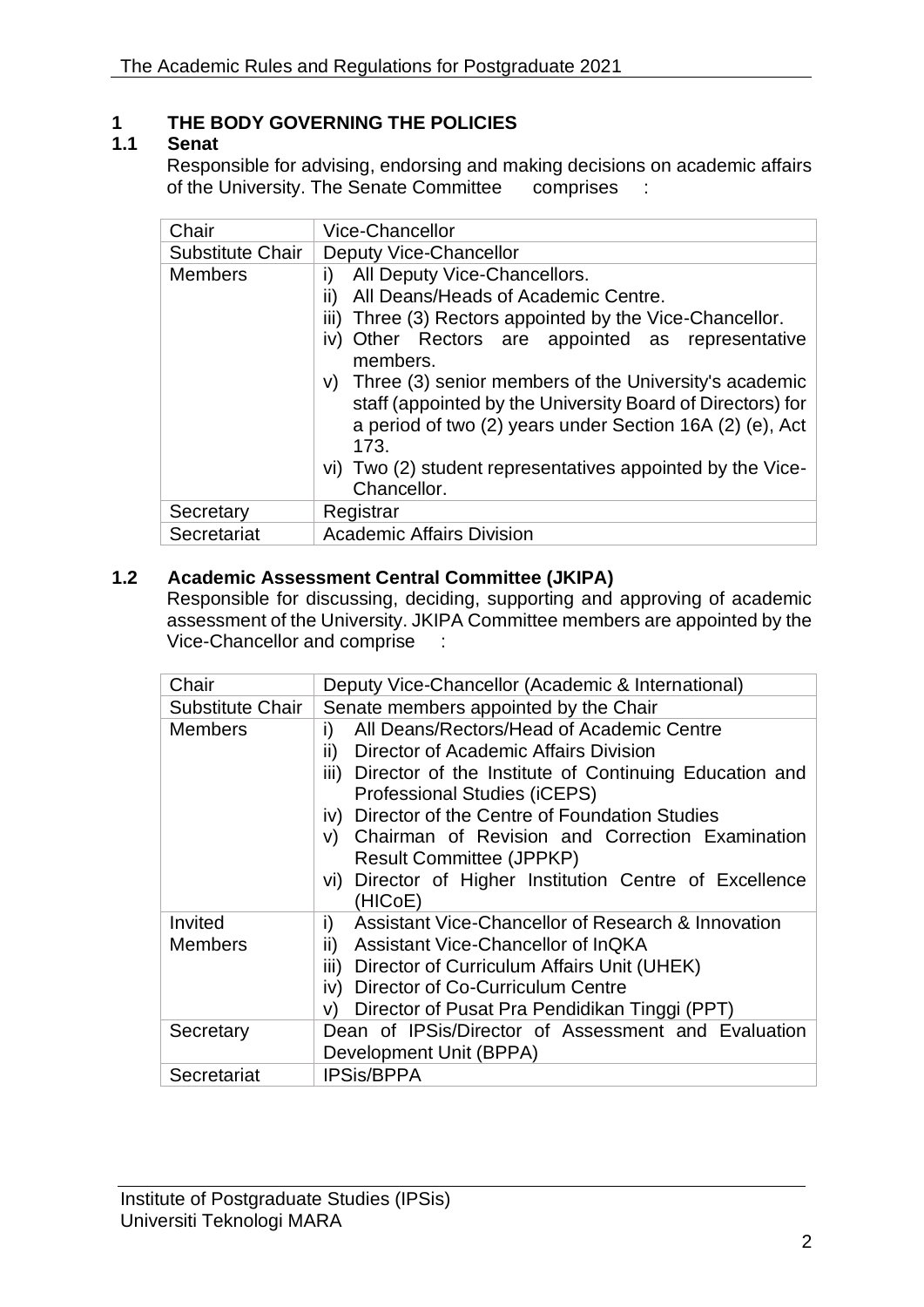# <span id="page-15-0"></span>**1.3 College Academic Committee (JAKP)**

Responsible for managing all programme and academic affairs at the College of Study. JAKP Committee members appointed by the Assistant Vice Chancellor (AVC) and comprises:

| Chair               | <b>Assistant Vice Chancellor</b>                                                                                                                                                                                                                                                                                                                                                           |  |  |
|---------------------|--------------------------------------------------------------------------------------------------------------------------------------------------------------------------------------------------------------------------------------------------------------------------------------------------------------------------------------------------------------------------------------------|--|--|
| Substitute<br>Chair | A Dean appointed by the AVC                                                                                                                                                                                                                                                                                                                                                                |  |  |
| Member              | i)<br>All Deans<br>ii)<br>All Head of the Centre of Studies<br>iii)<br>Minimum of four (4) members comprises Professor/<br>Associate Professor/Senior Lecturer that<br>are<br>appointed by the Deputy Vice Chancellor (Academic<br>& International) for a period of two (2) years.<br>Coordinators appointed by Deputy Vice Chancellor<br>iv)<br>(Academic & International) (if necessary) |  |  |
| Secretary           | Senior Deputy Registrar/Deputy Registrar/Senior<br>Assistant Registrar/Assistant Registrar (whichever is<br>higher)                                                                                                                                                                                                                                                                        |  |  |
| Secretariat         | Academic Office of the College of Study                                                                                                                                                                                                                                                                                                                                                    |  |  |
|                     |                                                                                                                                                                                                                                                                                                                                                                                            |  |  |

# <span id="page-15-1"></span>**1.4 Faculty Academic Committee (JAF)**

Responsible for managing all programme and academic affairs at the Faculty/Academic Centre. JAF Committee members are appointed by the Dean of Faculty and comprise :

| Chair       | Dean                                                      |  |  |  |
|-------------|-----------------------------------------------------------|--|--|--|
|             | Substitute Chair A Deputy Dean appointed by the Dean      |  |  |  |
| Member      | <b>All Deputy Deans</b>                                   |  |  |  |
|             | All Head of the Centre of Studies<br>ii)                  |  |  |  |
|             | iii)<br>All Programme Coordinators                        |  |  |  |
|             | iv) Minimum of four (4) members comprises Professor/      |  |  |  |
|             | Associate Professor/Senior Lecturer that are appointed    |  |  |  |
|             | for a period of two (2) years.                            |  |  |  |
| Secretary   | Senior Deputy Registrar/Deputy Registrar/Senior Assistant |  |  |  |
|             | Registrar/Assistant Registrar (whichever is higher)       |  |  |  |
| Secretariat | <b>Faculty's Academic Affairs Division</b>                |  |  |  |

# <span id="page-15-2"></span>**1.5 Branch Academic Committee (JAN)**

Responsible for managing all programme and academic affairs at UiTM Branch campus. JAN Committee members are appointed by the Rector and comprise:

| Chair  | Rector                                                   |  |  |  |
|--------|----------------------------------------------------------|--|--|--|
|        | Substitute Chair A Deputy Rector appointed by the Rector |  |  |  |
| Member | All Deputy Rector and Assistant Rector                   |  |  |  |
|        | ii)<br>All Head of the Centre of Studies                 |  |  |  |
|        | iii) All Curriculum Coordinators                         |  |  |  |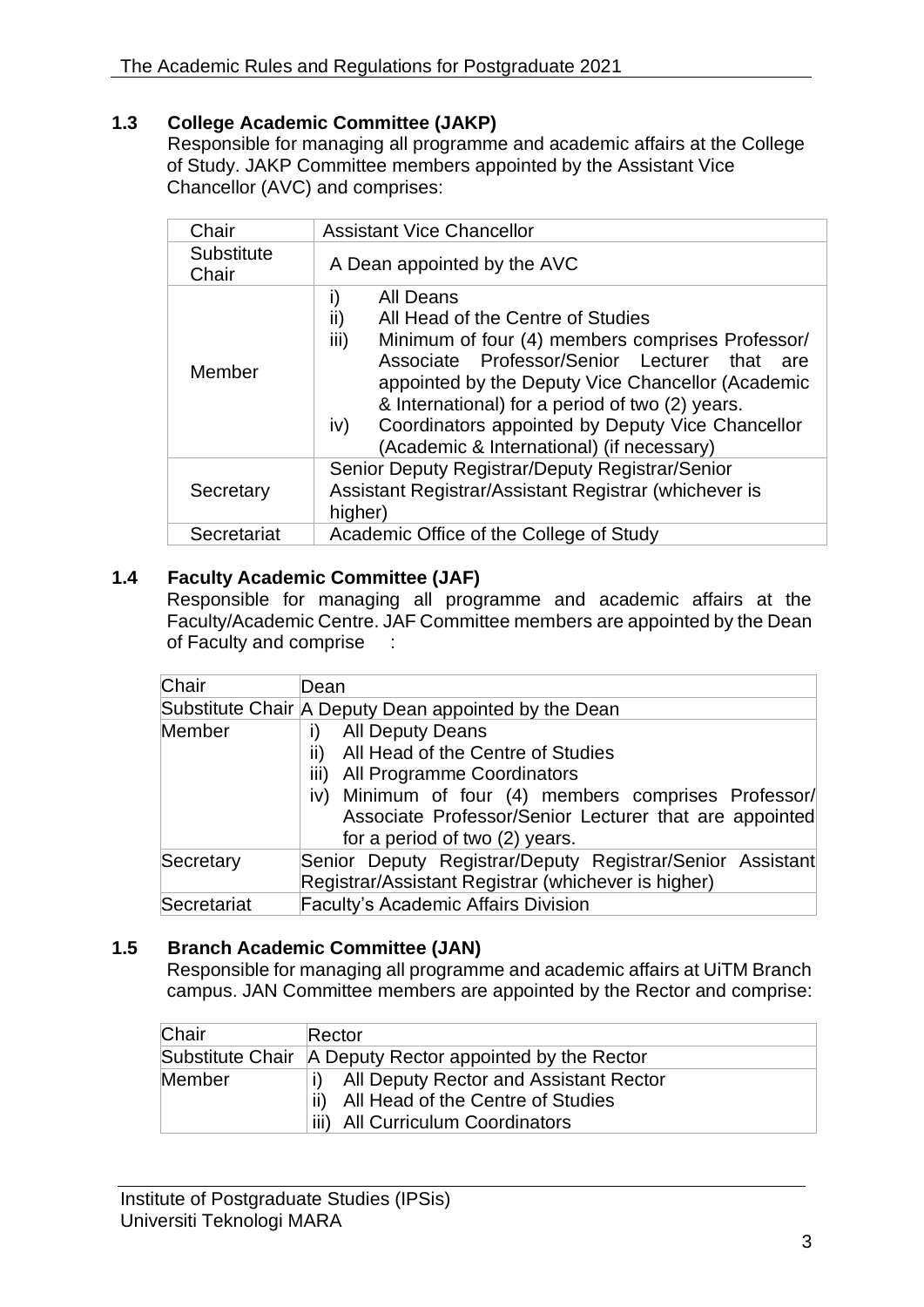|             | iv) Maximum of three (3) members comprises                |  |  |  |
|-------------|-----------------------------------------------------------|--|--|--|
|             | Professor/Associate Professor/Senior Lecturer that are    |  |  |  |
|             | appointed for a period of two (2) years.                  |  |  |  |
| Secretary   | Senior Deputy Registrar/Deputy Registrar/Senior Assistant |  |  |  |
|             | Registrar/Assistant Registrar (whichever is higher)       |  |  |  |
| Secretariat | UITM Branch's Academic Affairs Division                   |  |  |  |

# <span id="page-16-0"></span>**1.6 Faculty Postgraduate Academic Sub-Committee (JKAPS)**

Responsible for managing the postgraduate programme and academic affairs at Faculty/Academic Centre/UiTM Branch Campus. JKAPS Sub-committee members are appointed by the Faculty Dean/Academic Centre/UiTM Branch Campus and comprise:

| Chair            | Dean/Rector/Head of Academic Centre                                                                                                                                                     |  |  |  |  |
|------------------|-----------------------------------------------------------------------------------------------------------------------------------------------------------------------------------------|--|--|--|--|
| Substitute Chair | Deputy Dean/Deputy Rector/Deputy Director/The Most<br>Senior Academic Staff                                                                                                             |  |  |  |  |
| Member           | i) Head of Postgraduate Studies,<br>ii) Postgraduate Coordinator(s),<br>iii) Three (3) most Senior Academic Staff who possess<br>experience in research and supervision in the faculty. |  |  |  |  |
| Secretary        | Assistant Registrar/Assistant<br>Registrar<br>Senior<br>(Academic)/Executive Officer (Academic) (whichever is<br>higher)                                                                |  |  |  |  |
| Secretariat      | <b>Faculty's Academic Office</b>                                                                                                                                                        |  |  |  |  |

# <span id="page-16-1"></span>**2 REGISTRATION**

# <span id="page-16-2"></span>**2.1 Student Registration**

- a) New postgraduate students are required to register on the stipulated date of student registration.
- b) Student's status will be withdrawn if he or she does not register within fourteen (14) days including weekends from the date of registration.
- c) Returning students are required to register every semester within the stipulated date.

# <span id="page-16-3"></span>**2.2 Deferment of Registration**

Successful candidates may consider deferring their registration. Applications can be made online via IPSis website. Deferment of Registration is only allowed once for new students only. Candidates will receive a new offer letter and are required to register in the following semester intake.

# <span id="page-16-4"></span>**2.3 Withdrawal of Study**

- a) Students can withdraw from their study by submitting the Withdrawal Form and return the student card to the postgraduate office of the respective College/Faculty/Academic Centre/UiTM Branch Campus.
- b) Students must pay any outstanding payment prior to the application of withdrawal of study.
- c) First semester students who have registered but withdrawn within thirty (30) working days after registration are eligible for 80% refund of tuition fees.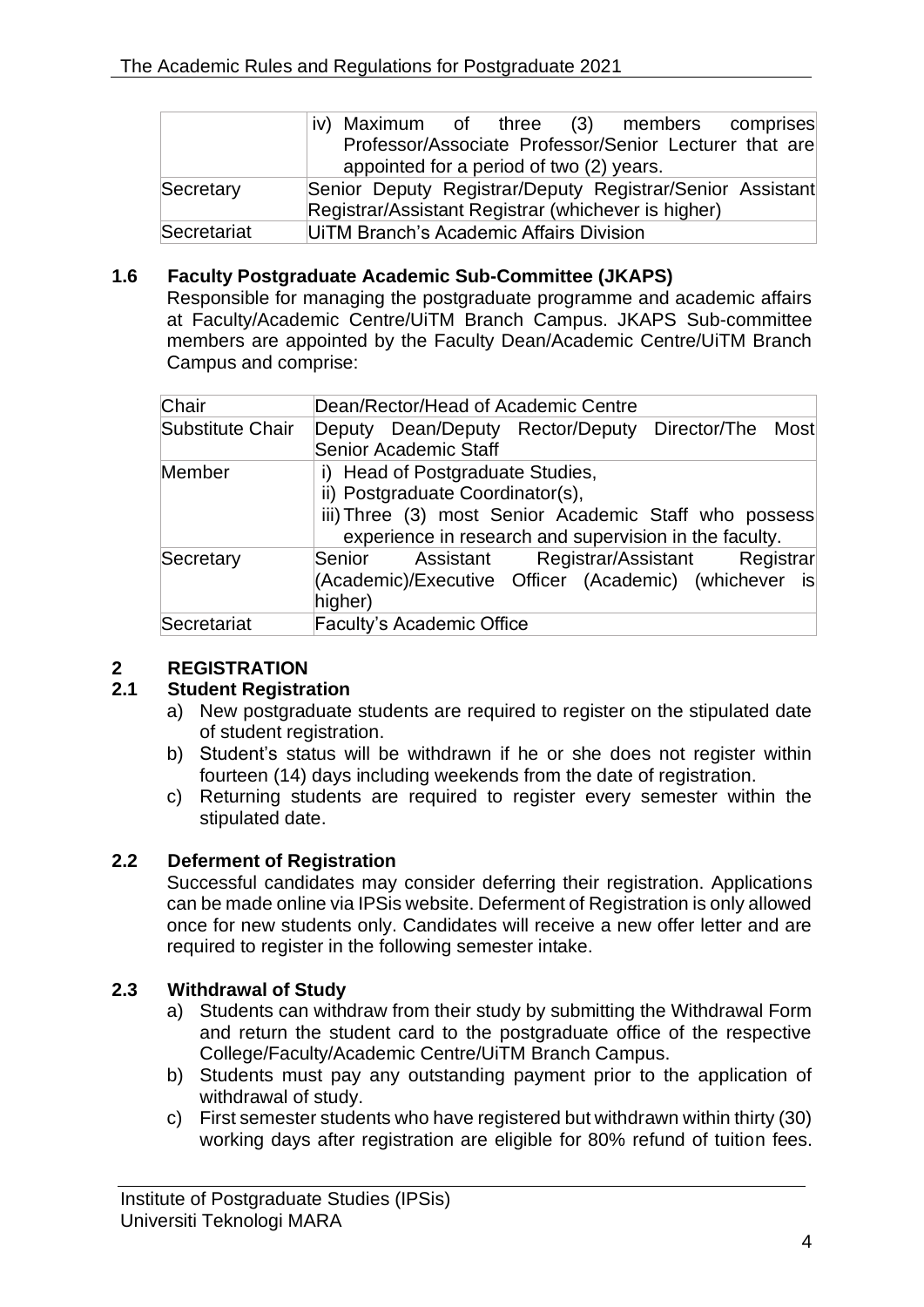There will be no refund if the application for withdrawal is done after 30 working days.

d) Second and subsequent semester students applying to withdraw from studies are not eligible for a fee refund.

# <span id="page-17-0"></span>**3 FEES**

# <span id="page-17-1"></span>**3.1 Types of Fees**

Registered students are required to pay the following fees:

- a) Tuition Fees Fees to be paid within the stipulated time in the Postgraduate Academic Calendar. Failure to do so will result in the revocation of student status.
- b) Fees for Application to Change Programme/Campus/Mode of Study Fees to be paid by students who apply to change a programme/campus/mode of study.
- c) Fees for Application of Special Leave and Deferment of Academic **Semester** Fees to be paid by students who apply for special leave and deferment of academic semester.
- d) Fees for Continuation of Study Fees to be paid by students who appeal to continue their study after being dismissed.
- e) Fees for Extension Duration of Study Fees to be paid by students who appeal to extend the duration of their study.

# <span id="page-17-2"></span>**3.2 Remittance of Fees**

All required fees must be paid within the stipulated time in the Postgraduate Academic Calendar.

# <span id="page-17-3"></span>**3.3 Fees Rate**

University has the prerogative to amend the fee rates.

# <span id="page-17-4"></span>**4 STUDENT'S STATUS**

# <span id="page-17-5"></span>**4.1 Retaining Student's Status**

A student's status is retained if the student registration and course registration are completed and the tuition fees are duly paid.

# <span id="page-17-6"></span>**4.2 Revocation of Student's Status**

- a) Student's status will be revoked if they fail to fulfil any requirements on student's registration, course registration, or fees payment.
- b) Students who have been revoked are not allowed to:
	- i) Attend any classes.
	- ii) Participate in any university activities.
	- iii) Use any university facilities.
	- iv) Sit for examinations.
	- v) Obtain the examination result
	- vi) Renew Visa (For international student).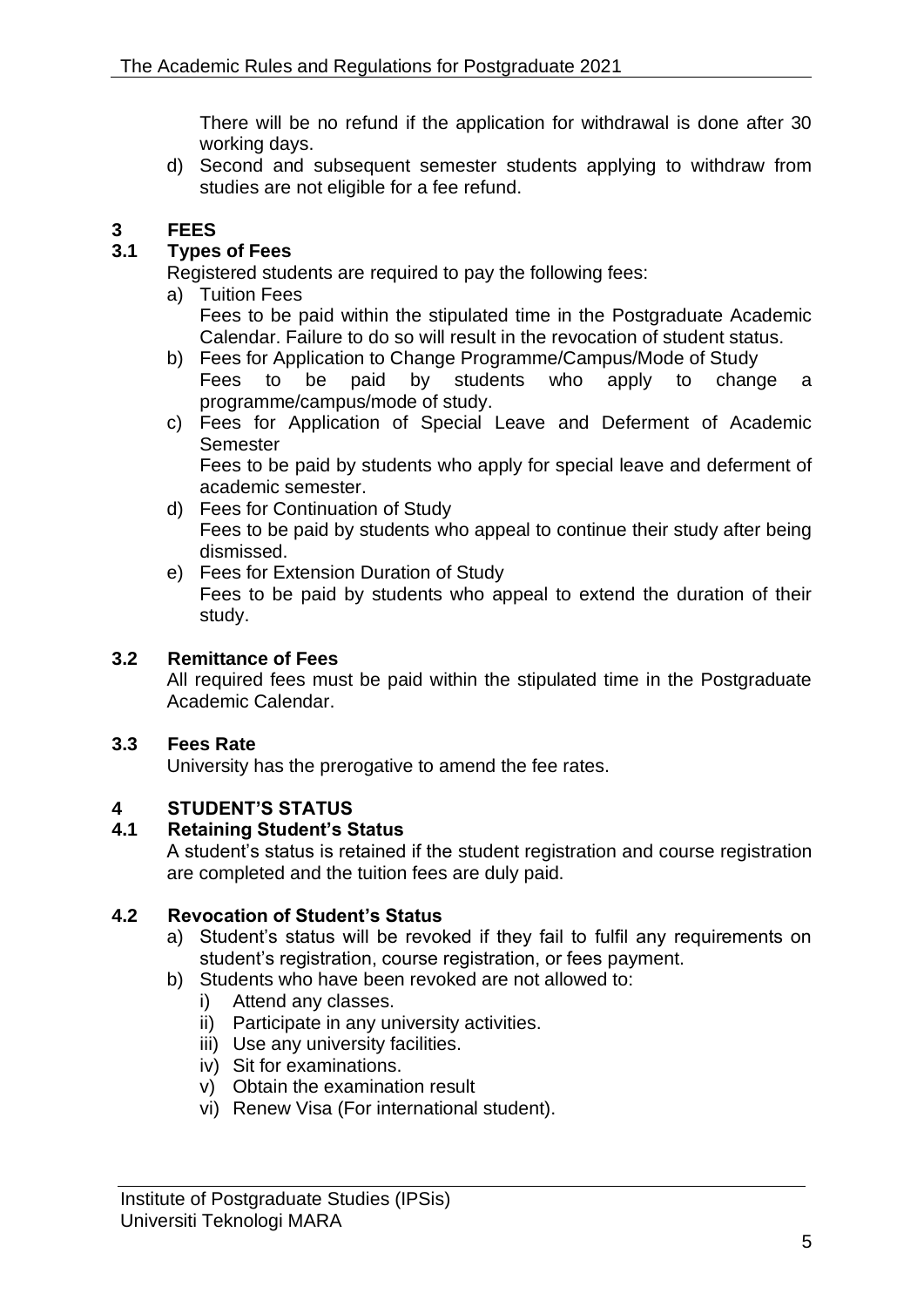# <span id="page-18-0"></span>**5 ACADEMIC APPLICATION**

# <span id="page-18-1"></span>**5.1 Special Leave (CK)**

- a) Active students may apply for CK of the semester due self-health issues.
- b) Applications can be made for a maximum of two (2) times throughout the duration of the study. Each application is valid for one semester only.
- c) Application will be done via student portal.
- d) Approval by JKAPS for application within the duration of study.
- e) Approval by JKIPA for applications beyond the duration of study.
- f) Students with approved CK and have paid the tuition fees, the fees will be carried forward to the following semester.
- g) Students with approved CK must retain their status by paying the processing fee.
- h) Students on CK are not allowed to use any facilities and services provided by the University and participate in any university activities for each semester in which the CK has been approved.
- i) CK is not deemed as part of the duration of study in the University.

# <span id="page-18-2"></span>**5.2 Deferment of Academic Semester (TG)**

- a) Active students may apply for TG due to unforeseen circumstances other than health-related reasons.
- b) Applications are made by filling the TG form which can be downloaded from the IPSis website.
- c) Applications can be made for a maximum of two (2) times for Master and four (4) times for PhD throughout the duration of the study.
- d) Approval by JKAPS for application within the duration of study.
- e) Approval by JKIPA for applications beyond the duration of study.
- f) Students with approved TG and have paid the tuition fees, the fees will be carried forward to the following semester.
- g) Students with approved TG must retain their status by paying the processing fee.
- h) Students on TG are not allowed to use any facilities and services provided by the University and participate in any University activities for the semester in which the TG has been approved.
- i) TG status is not deemed as part of the duration of study in the University.

# <span id="page-18-3"></span>**5.3 Change of Mode of Study**

- a) The University offers full-time, part-time and flexible mode of study. Application to change mode of study can be made by submitting the relevant form to the postgraduate office of the respective College/Faculty/Academic Centre/UiTM Branch Campus.
- b) Application to change mode of study can only be made twice (2) throughout the duration of the study.

# <span id="page-18-4"></span>**5.4 Change of Programme / Campus**

a) Students may apply for a change of programme/campus once throughout the duration of the programme.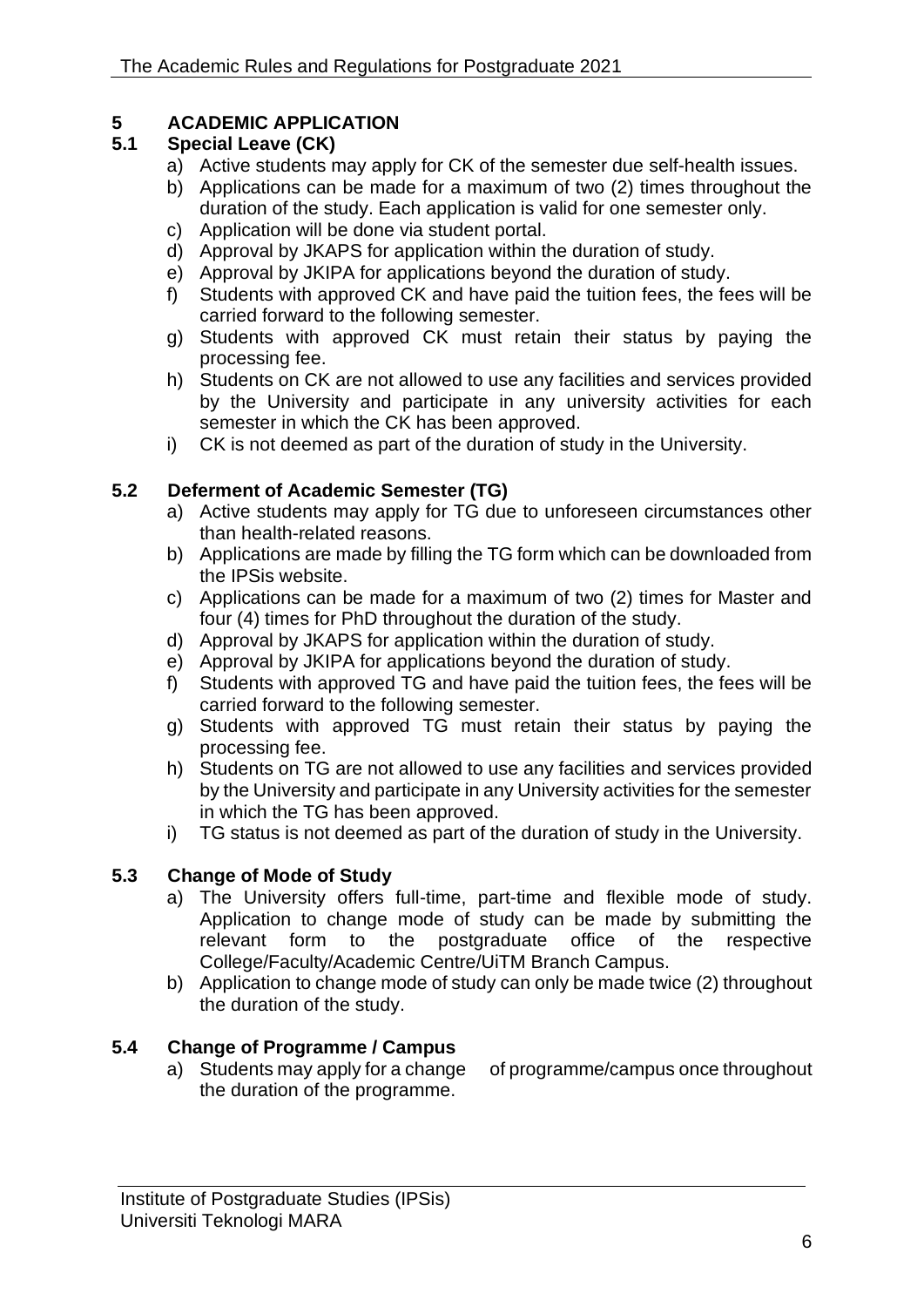b) Application to change of programme/campus can be made by submitting the relevant form to the postgraduate office of the respective College/Faculty/Academic Centre/UiTM Branch Campus.

# <span id="page-19-0"></span>**5.5 Conversions from Master's Degree to PhD**

- a) The Master's Degree students may apply for a conversion to PhD within 12 months for Full-Time student and 24 months for Part-Time student from the date of student's registration.
- b) The research work has been accepted to be presented in at least one (1) seminar or conference recognized by the College/Faculty/Academic Centre/UiTM Branch Campus within the study duration; OR
- c) The research work has been submitted to at least one (1) indexed publication (Scopus/ERA/WoS/MyCite or the listed journals in the Appendix 2) as the Main Author within the study duration.
- d) The students need to present their doctorate research proposal and will be assessed by two (2) expert assessors in the same research area.
- e) Passed the assessment.

# <span id="page-19-1"></span>**6 PROGRAMME STRUCTURE**

The programme comprises compulsory seminars, research proposal, thesis writing and viva-voce.

### <span id="page-19-2"></span>**6.1 Duration of Study**

The duration of study for the Master's and Doctoral Programme are as follows:

| Mode of study                                    | <b>Semester</b> |                |
|--------------------------------------------------|-----------------|----------------|
|                                                  | <b>Minimum</b>  | <b>Maximum</b> |
| Master's Degree<br>Full -time / Part-time        |                 | 8              |
| <b>Doctoral Degree</b><br>Full -time / Part-time | 5               | 14             |

### Notes:

Normal duration of study for Master's Degree is 4 semesters Normal duration of study for Doctoral Degree is 8 semesters

# <span id="page-19-3"></span>**7 ACADEMIC STAFF**

All full-time academic staff are eligible to supervise postgraduate students. These general requirements are established to ensure the quality of supervision in the University as follows:

- a) At least one (1) supervisor for Master's Degree and at least two (2) supervisors for Doctoral Degree must be appointed to guide the student in preparing a thesis coherent with the theme of specialisation.
- b) All potential main and co-supervisors who graduated their PhD after March 2019, must obtain a certificate of supervision from the University.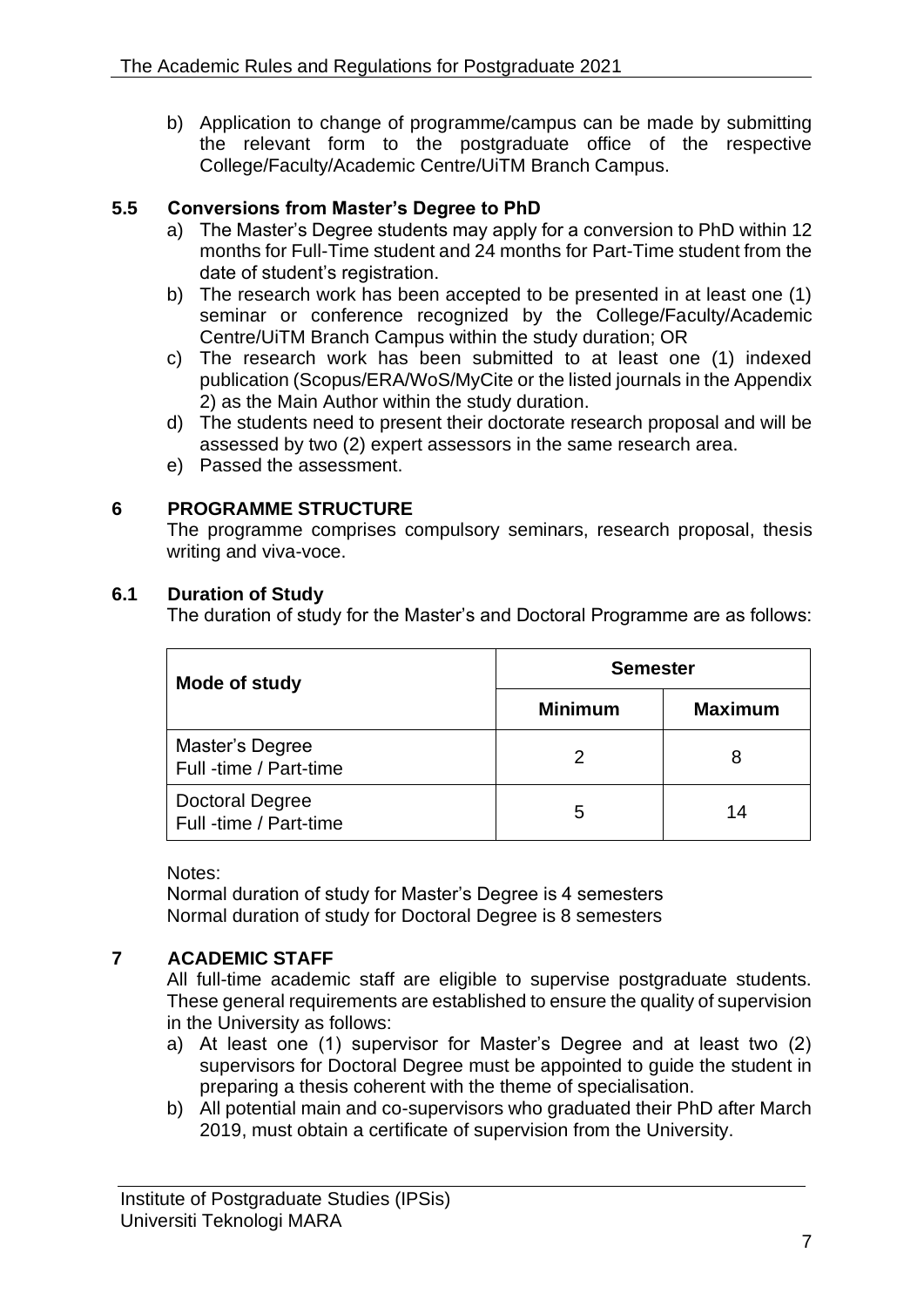- c) All potential main and co-supervisors who have a master's degree without postgraduate supervision experience, must obtain a certificate of supervision from the University.
- d) Supervisor who has been appointed as *Pensyarah Kehormat* may continue to supervise the students.
- e) Main supervisor who is seconded to another institution/industry may continue to supervise the students as co-supervisor.
- f) The supervisor shall not be an intimate friend or relative of the student or any of the other supervisor(s).
- g) The supervisor should not be a postgraduate student at the University or any other institutions.

# <span id="page-20-0"></span>**7.1 Master's Degree**

# <span id="page-20-1"></span>7.1.1 Main Supervisor

The criteria for main supervisor are as follows:

- a) Must be appointed among UiTM academic staff.
- b) Must have a doctoral degree.
- c) Where the supervisor has a master's degree in the field, he or she must have at least five (5) years' experience in teaching and research AND has co-supervised master candidate.
- <span id="page-20-2"></span>7.1.2 Co-supervisor
	- a) Can be appointed among UiTM academic staff or other institutions or industry or practitioners.
	- b) Must have a doctoral degree.
	- c) Where the co-supervisor has a master's degree in the field, he or she must have at least one (1) year experience in teaching and research.
	- d) A co-supervisor from the industry or practitioner must have at least a bachelor's degree and at least five (5) years of experience in the field at a level appropriate for the dissertation.

# <span id="page-20-3"></span>**7.2 Doctoral Degree**

# <span id="page-20-4"></span>7.2.1 Main Supervisor

The criteria for main supervisor are as follows:

- a) Must be appointed among UiTM academic staff.
- b) Must have a doctoral degree with at least two (2) years teaching experience and research AND has supervised masters or doctoral research candidate to completion.
- c) Where a supervisor has only a master's degree, an extensive experience in research is required with at least two (2) years teaching experience AND has supervised masters or doctoral research candidate to completion subject to the approval of the University Senate.
- <span id="page-20-5"></span>7.2.2 Co-supervisor
	- a) Can be appointed among UiTM academic staff or other institutions or industry or practitioners.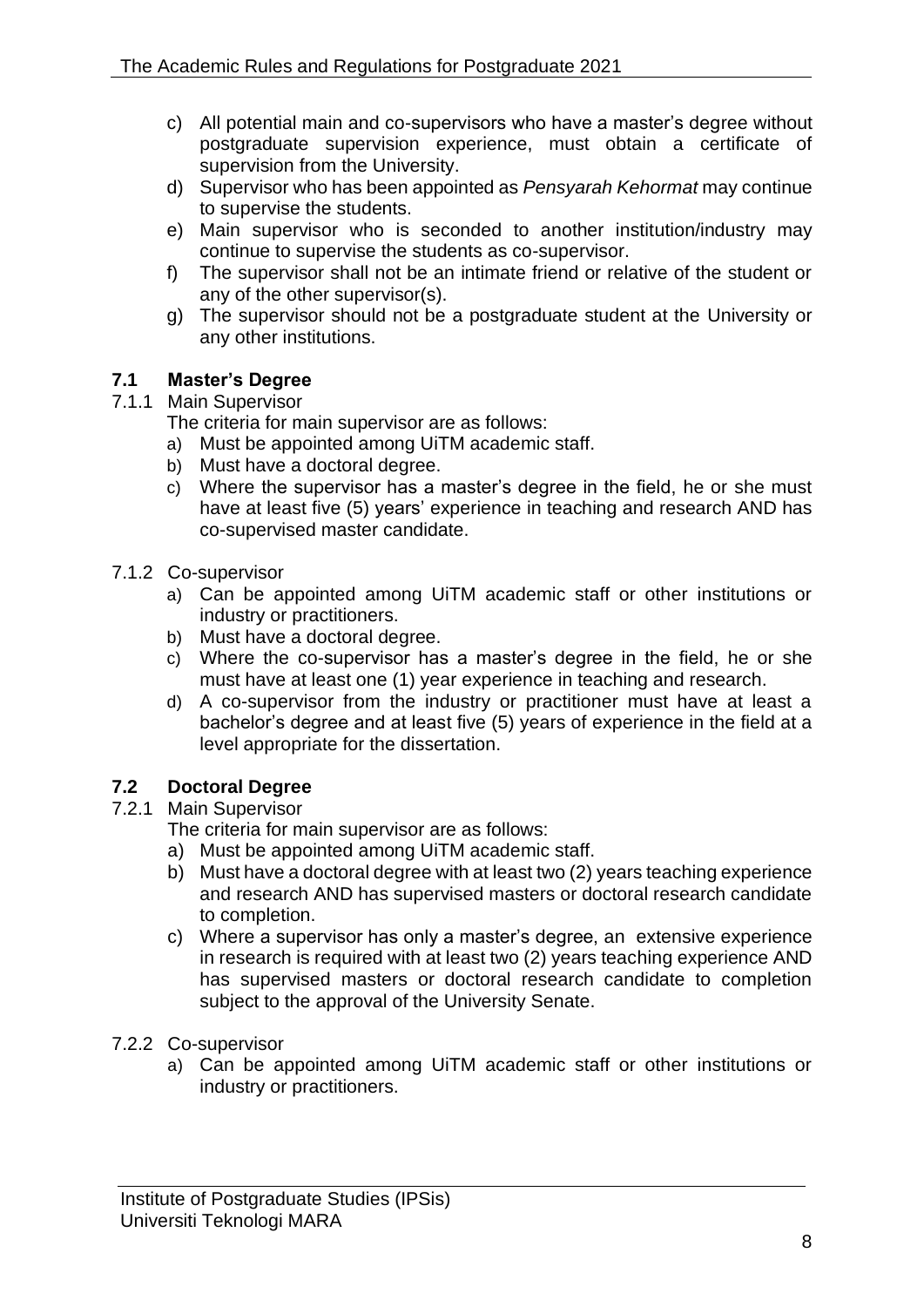- b) Where the co-supervisor has only a master's degree, an extensive experience in research is required and subject to the approval of the University Senate.
- c) A co-supervisor from the industry or practitioner must have at least a master's degree and at least 10 years of experience in the field at a level appropriate for the thesis.

# <span id="page-21-0"></span>**7.3 Change of Supervisors**

- a) Students may apply for a change of supervisor based on valid reasons. Application must be made to the Head of Postgraduate Studies at the respective College/Faculty/Branch Campuses and approved by JKAPS and endorsed by JAF/JAN.
- b) If a supervisor is no longer in a position to continue with supervision duties, JKAPS committee will propose a new supervisor related to the research area/field of the respective student.

# <span id="page-21-1"></span>**7.4 Number of Supervision**

- a) A supervisor can be appointed as the main/co-supervisor to a maximum of 15 postgraduate students at a time regardless of Master's and/or PhD students.
- b) A supervisor is allowed to supervise more than 15 students with the recommendation of the JAF/JAN based on the student's performance under his/her supervision and will be endorsed by JKIPA.

# <span id="page-21-2"></span>**8 ASSESSMENTS**

Formative and summative assessments are used to assess Master's and Doctoral Degree students.

# <span id="page-21-3"></span>**8.1 Formative assessment**

- a) Regular Monitoring of Research Progress
- b) Defend Research Proposal (DRP)
- c) Presentation/Colloquium/Seminar/Workshop
- <span id="page-21-4"></span>8.1.1 Regular Monitoring of Research Progress Student research progress is monitored through regular supervision sessions and other learning activities as required by the respective research project.

# <span id="page-21-5"></span>8.1.2 Defend Research Proposal (DRP)

a) Students must submit and present their research proposal within the respective timeline from the date of registration.

# Master's Degree

| <b>Full-Time Student</b> |  | Six (6) months     |  |  |  |
|--------------------------|--|--------------------|--|--|--|
| Part-Time Student        |  | Twelve (12) months |  |  |  |

### Doctoral Degree

| <b>Full-Time Student</b> | Twelve (12) months   |
|--------------------------|----------------------|
| Part-Time Student        | Eighteen (18) months |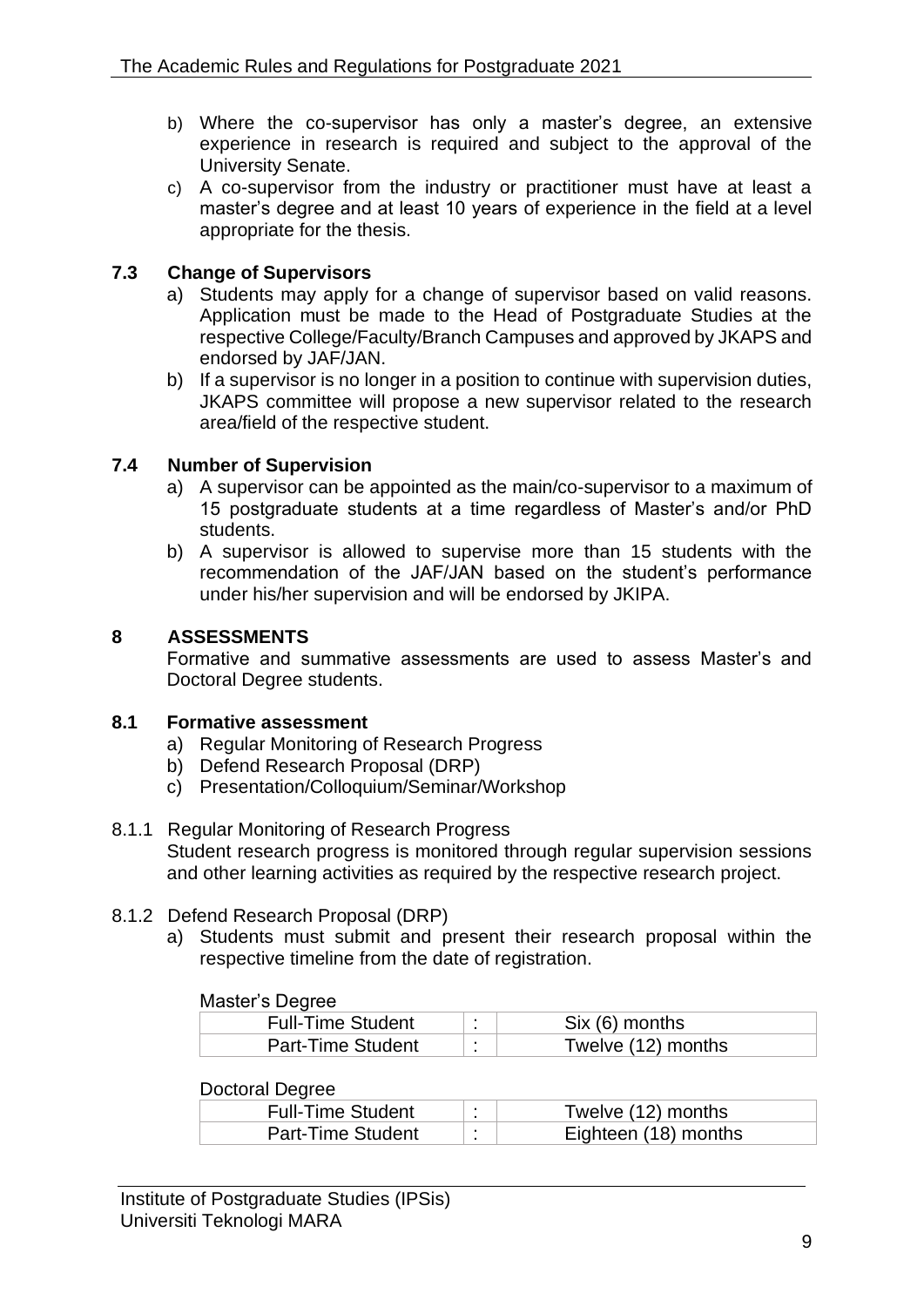b) The students will be given either AM1 or AM2 if they fail to submit and present their research proposal within the stipulated time.

| <b>CATEGORY</b>       | <b>MARKS</b> | <b>DESCRIPTION</b>                                                                                                                                        |  |  |
|-----------------------|--------------|-----------------------------------------------------------------------------------------------------------------------------------------------------------|--|--|
| 1                     | $90 - 100$   | Accepted without amendments.                                                                                                                              |  |  |
| $\mathbf{2}$          | $80 - 89$    | Accepted with minimal amendments.<br>The amendment must be verified by the<br>main supervisor and submitted within two<br>(2) weeks from the date of DRP. |  |  |
| 3                     | $70 - 79$    | Accepted with minimal amendments.<br>The amendment must be verified by the<br>DRP Panels and submitted within one (1)<br>month from the date of DRP.      |  |  |
| 65-69<br>4<br>of DRP. |              | Major amendments.<br>The student has to re-submit the amended<br>proposal and represent it to the DRP<br>panels within two (2) months from the date       |  |  |
| 5                     | < 65         | Rejected.<br>Student is required to submit and present<br>anew proposal.                                                                                  |  |  |

c) The DRP result is based on the followings:

- d) Students are given three (3) chances to defend their research proposal.
- e) Students who received Category 4 or 5 in the third DRP will be dismissed.

### <span id="page-22-0"></span>8.1.3 Presentation/Colloquium/Seminar/Workshop Students are required to present their research work in Colloquium/Seminar/Workshop as set by the respective College/Faculty/Academic Centre/UiTM Branch Campus.

# <span id="page-22-1"></span>**8.2 Summative assessment**

- a) Research Proposal
- b) Oral Assessment
- c) Research Progress
- d) Examination of Thesis
- e) Viva Voce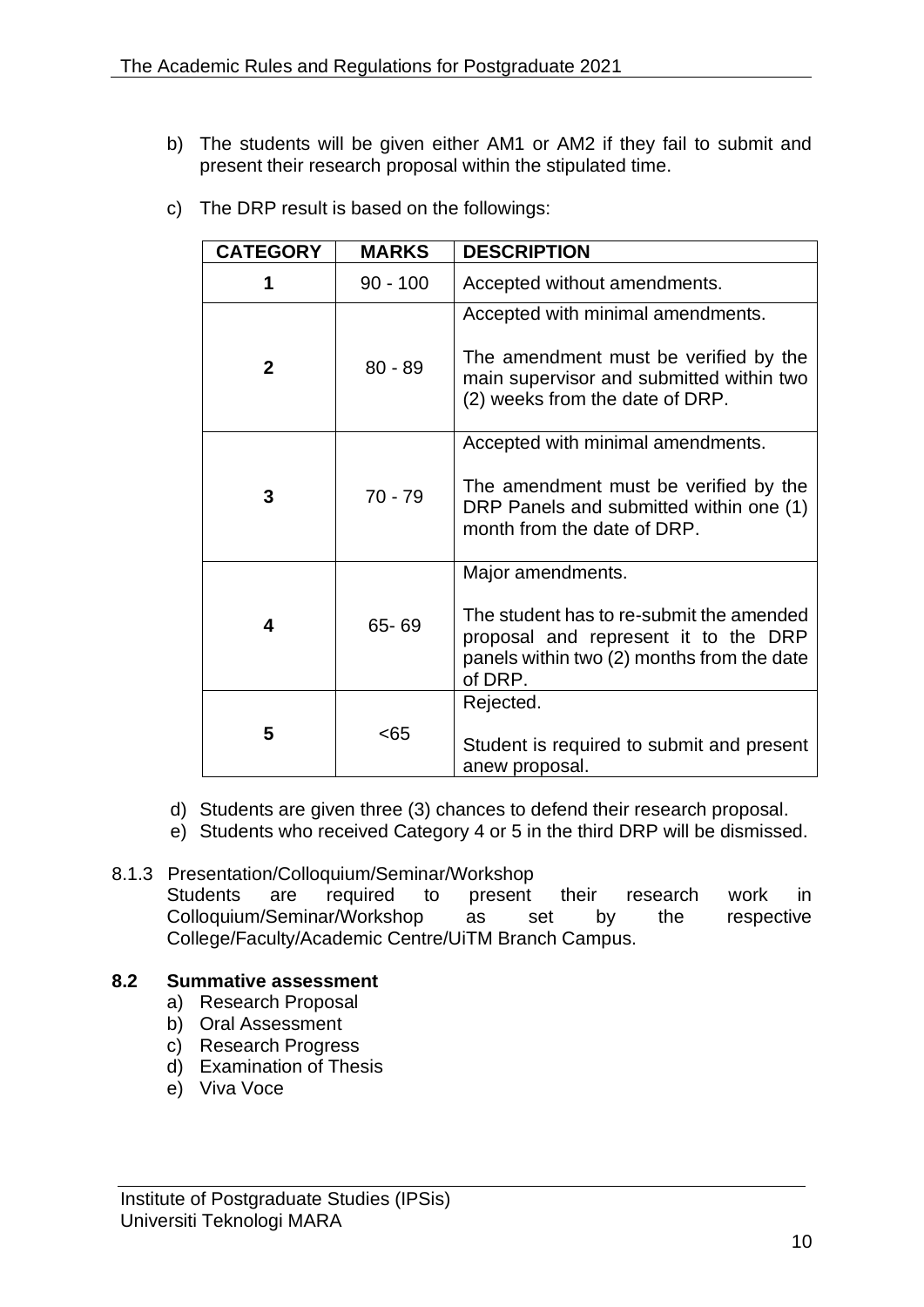<span id="page-23-0"></span>8.1.4 Research proposal

Research proposal must be presented to the Panel of Examiners appointed by the respective College/Faculty/Academic Centre/UiTM Branch Campus.

### <span id="page-23-1"></span>8.1.5 Oral Assessment

- a) Conversion and fast-track PHD's students will be evaluated through oral assessment. The assessment will be conducted within the following timeline:
	- i) Conversion student within one (1) year from the conversion approval.
	- ii) Fast-track PhD within two (2) years from the commencement date.
- b) If the student fails in the oral assessment, his or her PhD status will be revoked and he or she will continue as Master's degree student.

### <span id="page-23-2"></span>8.1.6 Research progress

- a) Students who demonstrate an acceptable level of performance in their research progress will be given SM status and endorsed by JKAPS.
- b) Students who do not demonstrate an acceptable level of performance in their research progress will be given AM1, AM2 (for Master) or AM1, AM2, AM3 (for Doctoral) students.
- c) Master's student who received AM2 will be dismissed from study
- d) Doctoral student who received AM3 will be dismissed from study.

### <span id="page-23-3"></span>**8.2 Examination of Thesis**

Examination of a thesis is a core assessment required in Master's and Doctoral Degree programme. All requirements related to thesis examination must be complied prior to thesis submission.

### <span id="page-23-4"></span>**8.3 Viva Voce**

Viva voce is an oral examination at the culmination of a Master's and Doctoral Degree programme. It comprises internal and external examiners who will examine the research work.

# <span id="page-23-5"></span>**9 THESIS**

# <span id="page-23-6"></span>**9.1 Rules for Thesis Writing**

- a) Students are not allowed to submit a thesis that has been submitted to the University or other institutions of higher learning.
- b) Students have to state and affiliate their status as students of the University.
- $\overrightarrow{c}$ ) The thesis has to be an original work of the student. Students who have outsourced their work to another individual or organization are subjected to 'Dasar Plagiarisme UiTM dan Perlaksanaannya'.
- d) The copyright and other intellectual property of the research project belong to the University.
- e) Thesis must be written in English. Approval from the University Senate is required for exemption.
- f) The guideline of thesis writing and formatting is stated in the latest edition of Guidelines on Thesis / Dissertation Format for Postgraduate Programme published by IPSis.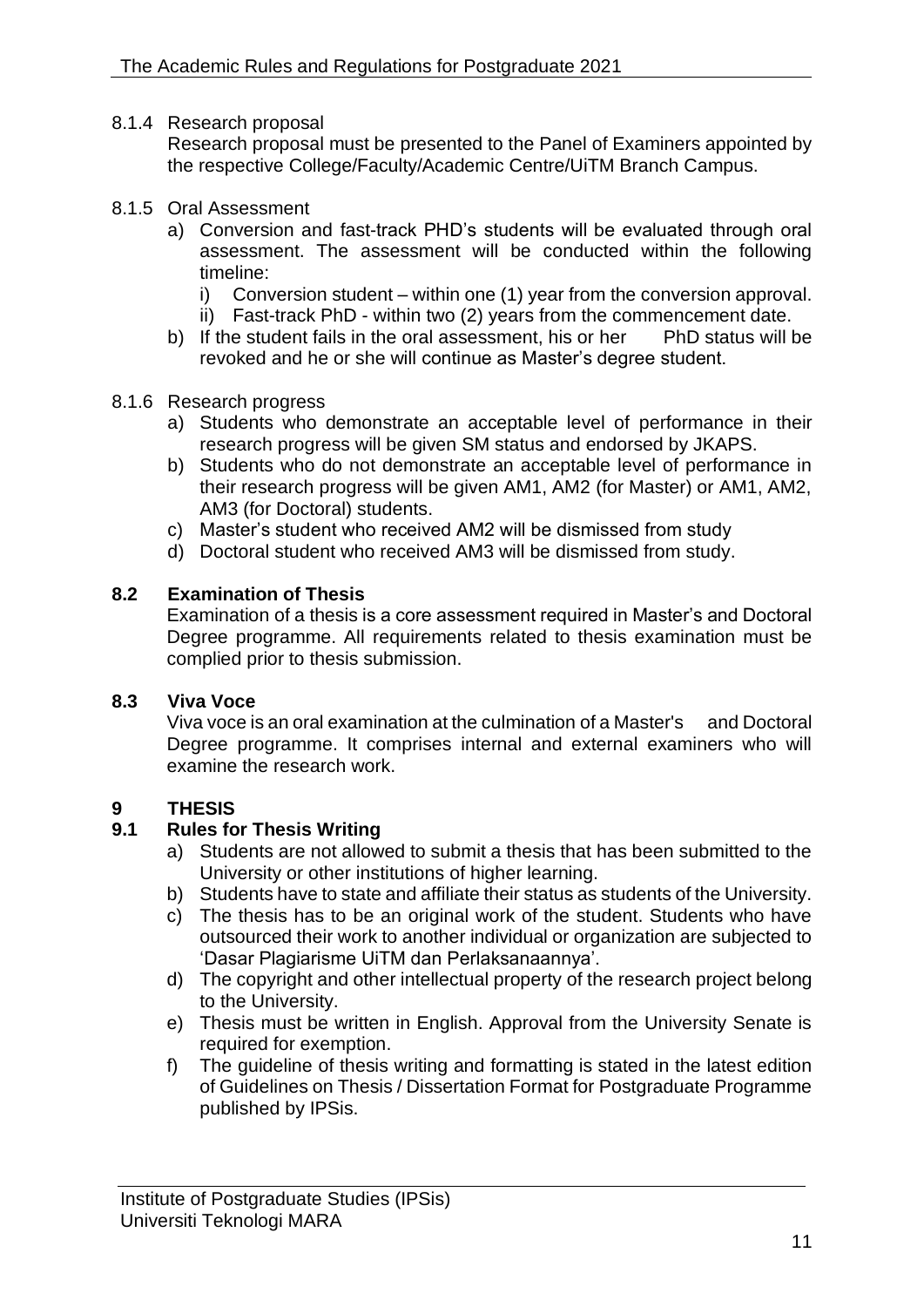g) The total number of words for the thesis is listed in Appendix 1. The total number of words does not include endnotes, quotations, appendices, tables, and diagrams.

# <span id="page-24-0"></span>**9.2 Thesis Submission**

The process of thesis submission is divided into two (2) stages:

- a) Intention to Submit Thesis.
	- i) Students are required to submit a complete *Notice of Intention to Submit Thesis* form to the postgraduate office of the respective College/Faculty/Academic Centre/UiTM Branch Campus.
	- ii) Students are required to submit Thesis Abstract, Table of Content and Similarity Index Report.
	- iii) Supervisor needs to verify the thesis is 90% complete and has met the plagiarism policy as stated in the latest version of 'Dasar Plagiarisme UiTM dan Perlaksanaannya'.
	- iv) Notice of thesis submission is valid for three (3) months from the date of submission.
	- v) The *Examiner Nomination* form must be submitted to the postgraduate office of the respective College/Faculty/Academic Centre/UiTM Branch Campus by the supervisor.
- b) Thesis Submission for Viva Voce*.*

Thesis submission is valid upon the fulfilment of these requirements:

- i) Students are required to submit a complete *Thesis Submission* form to the postgraduate office of the respective College/Faculty/Academic Centre/UiTM Branch Campus.
- ii) Students are required to submit digital thesis and Similarity Index Report to the postgraduate office of the respective College/Faculty/Academic Centre/UiTM Branch Campus along with Thesis Examination Fees receipt.
- iii) Students are required to fulfil the publication requirement according to their study level as follows:

| Master's Degree        | : $\vert$ One (1) indexed publication* that has<br>been accepted as main<br>or <sub>1</sub><br>corresponding author.       |  |  |  |
|------------------------|----------------------------------------------------------------------------------------------------------------------------|--|--|--|
| <b>Doctoral Degree</b> | : $\vert$ Two (2) indexed publications* with at $\vert$<br>least 1 (one) was published as main or<br>corresponding author. |  |  |  |

\**Indexed Publication by ERA/SCOPUS/WoS/MyCite/Listed Journal in Appendix 2.* 

# Note:

Students who have submitted their thesis for the viva voce must retain their active status and register as a student until the evaluation is complete by paying the required fees.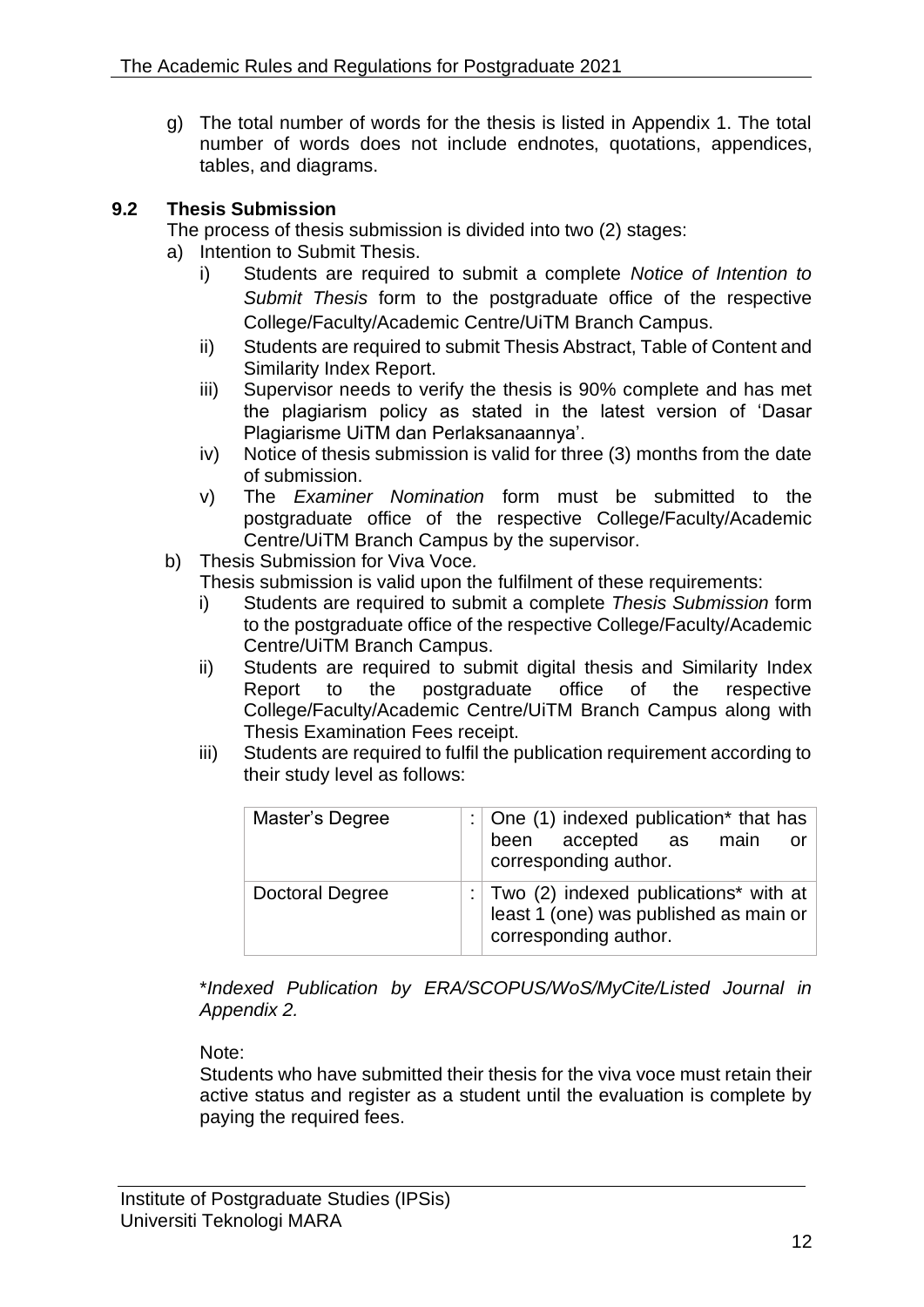# <span id="page-25-0"></span>**9.3 Thesis Examination Ethics**

All examiners should be impartial toward the student's work. The Head of respective College/Faculty/Academic Centre/UiTM Branch Campus Postgraduate Centre must ensure the examiners must abide to the following ethical conditions:

- a) Should not provide the student with any formal guidance in respect of the content or structure of the thesis.
- b) Should not be the student's collaborator in the research activity or co-author of publications related to the thesis.
- c) Should not be a close family member (spouse, parents, children and siblings) of the student or any of the supervisors.
- d) Should not be the conversion application assessor for the students.
- e) Should not have graduated under the same supervisor in less than two (2) years.

# <span id="page-25-1"></span>**10 THESIS EXAMINATION**

# <span id="page-25-2"></span>**10.1 General Examiners Criteria**

- a) An examiner must have a minimum qualification of no less than the supervisor. For examiners without the required qualification, the appointment is subjected to the approval of the University Senate.
- b) Examiners must be from the fields related to the research of the student under evaluation.
- c) An examiner should not be a postgraduate student at any institution.
- d) An examiner should not be appointed to examine two or more theses of students under the same supervisor at one time.
- e) The examiners have supervised candidates at the relevant level.
- f) Examiners must be engaged in research and have produced credible publications or equivalent works.
- g) Examiners from the industry can be exempted from requirements in (e) and (f).

### <span id="page-25-3"></span>**10.2 Master Degree**

- a) Master's degree by research must be examined by at least two (2) examiners, one (1) of whom must be an external examiner.
- b) More than 2 examiners may be necessary in the case of multidisciplinary theses.

# <span id="page-25-4"></span>10.2.1 Internal Examiner

- a) Field experts from the University who are appointed to examine and evaluate students' thesis. If there is no qualified internal examiner, all examiners may come from other institutions.
- b) Internal examiners for Master's thesis must have experience in the relevant field.
- <span id="page-25-5"></span>10.2.2 External Examiner
	- a) Field experts from other institutions or industry who are appointed by The University to examine and evaluate students' thesis.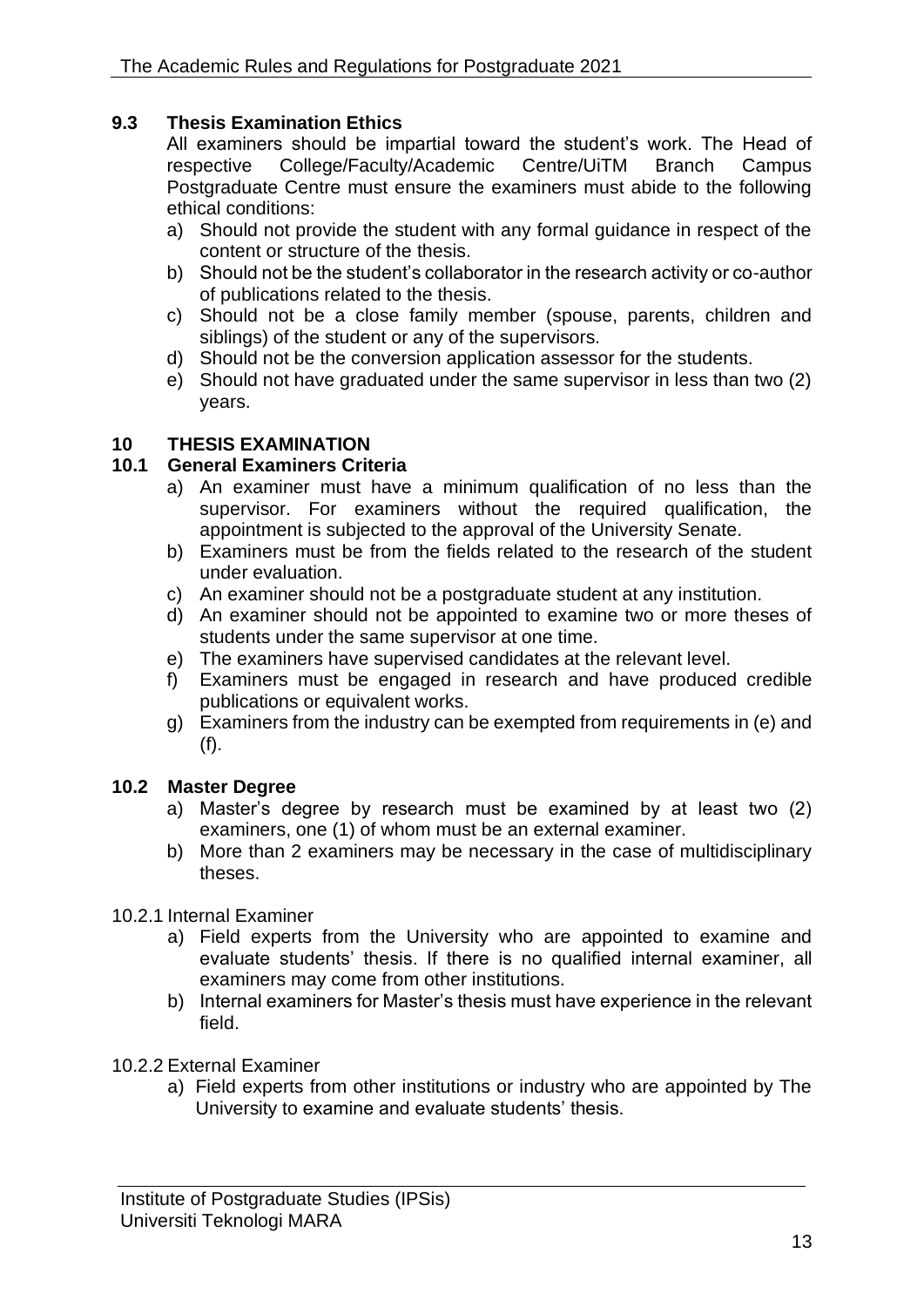b) External examiners for Master's thesis must have examined at least one (1) Master's thesis.

# <span id="page-26-0"></span>**10.3 Doctoral Degree**

- a) Doctoral degree by research including PhD by published work, the thesis must be examined by at least two (2) examiners, one (1) of whom must be an external examiner.
- b) More than 2 examiners may be necessary in the case of multidisciplinary theses.

# <span id="page-26-1"></span>10.3.1 Internal Examiner

- a) Field experts from the University who are appointed to examine and evaluate students' thesis. If there is no qualified internal examiner, all examiners may come from other institutions.
- b) Must have examined at least one (1) Master's thesis by research.
- c) Internal examiner for Doctoral thesis must have experience in the relevant field, experience in Doctoral supervision and have examined at least one (1) Master's thesis.

# <span id="page-26-2"></span>10.3.2 External Examiner

- a) Field experts from other institutions or industry who are appointed to examine and evaluate students' thesis.
- b) External examiners for Doctoral thesis must have examined at least one (1) Doctoral thesis.

# <span id="page-26-3"></span>**10.4 Viva voce Committee**

Thesis examiners committee comprises:

| <b>CHAIRPERSON</b> | Professor/Associate Professor with PhD                                                            |
|--------------------|---------------------------------------------------------------------------------------------------|
| <b>MEMBERS</b>     | Two (2) examiners, one (1) of whom must be an<br>external examiner.                               |
|                    | More than two (2) examiners may be necessary in<br>the case of a multidisciplinary research area. |
| <b>SECRETARIAT</b> | <b>Centre of Postgraduate Studies</b><br>Minute taker<br>II)                                      |

# <span id="page-26-4"></span>**10.5 Viva Voce**

Students need to present their theses in the presence of a panel of examiners.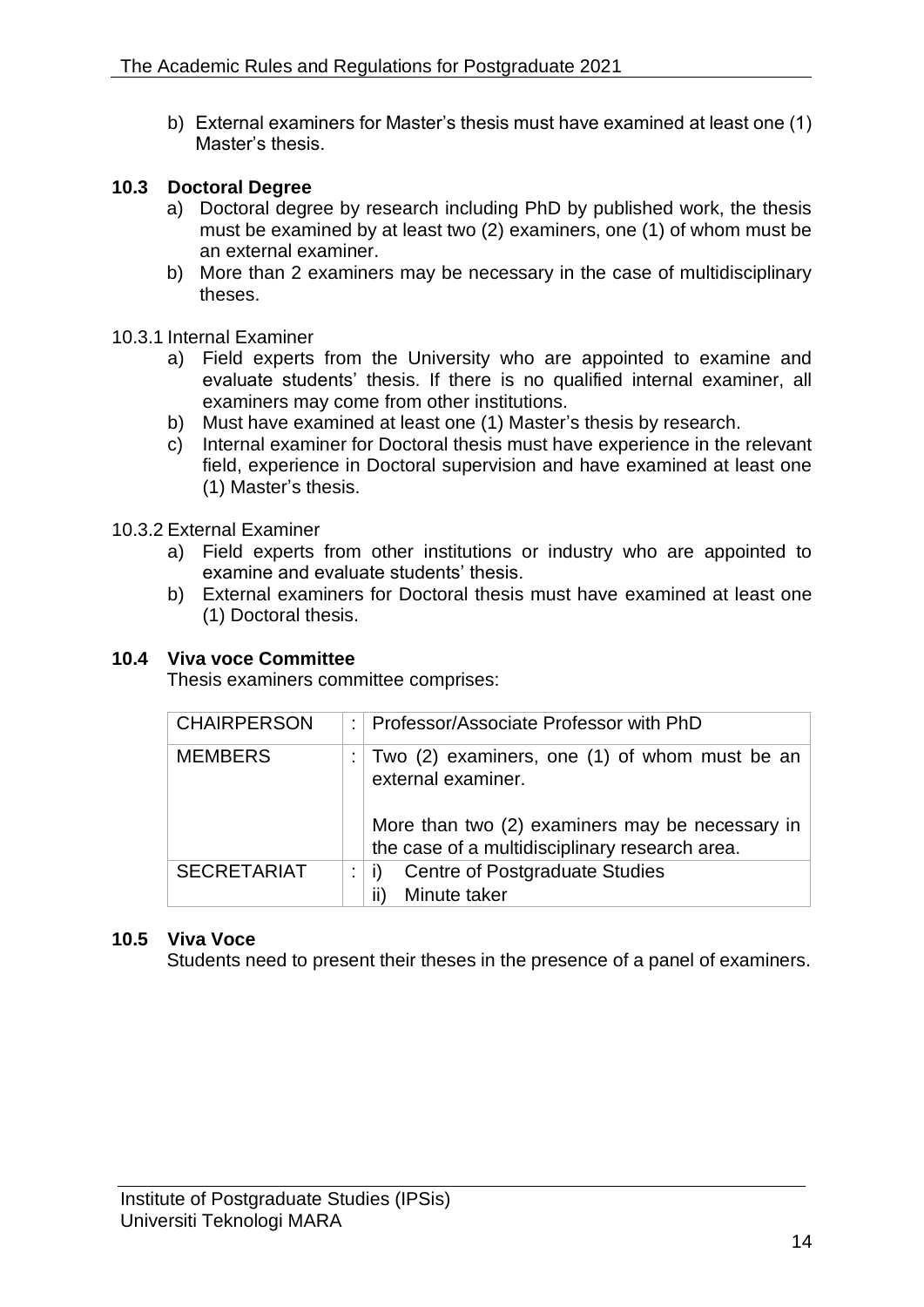# <span id="page-27-0"></span>**10.6 Result of Viva Voce**

a) The viva voce result is based on the following categories:

| <b>CATEGORY</b>   | <b>DESCRIPTION</b>                                                                                                                                                                                                                                                                                                                                                                                |
|-------------------|---------------------------------------------------------------------------------------------------------------------------------------------------------------------------------------------------------------------------------------------------------------------------------------------------------------------------------------------------------------------------------------------------|
| <b>Category 1</b> | Pass<br>The<br>has passed the viva<br>student<br>for<br>the<br>voce<br>Masters/Doctoral Degree without any correction.                                                                                                                                                                                                                                                                            |
|                   | The final thesis must be verified by the main supervisor and<br>submitted within two (2) weeks from the date of viva voce.                                                                                                                                                                                                                                                                        |
| Category 2(a)     | <b>Pass with Minor Corrections</b><br>student has passed the viva voce<br>The<br>the<br>for<br>Masters/Doctoral Degree and subjected<br>to<br>minimal<br>corrections to the thesis as detailed in the Thesis Evaluation<br>Report and minute of viva voce.<br>The amendment must be verified by the main supervisor and                                                                           |
|                   | submitted within one (1) month from the date of viva voce.                                                                                                                                                                                                                                                                                                                                        |
| Category 2(b)     | <b>Pass with Minor Corrections</b><br>student has passed the viva<br>for<br>the<br><b>The</b><br>voce<br>Masters/Doctoral Degree and subjected to minimal<br>corrections to the thesis as detailed in the Thesis Evaluation<br>Report and minute of viva voce.<br>The amendment must be verified by the internal examiner<br>and submitted within three (3) months from the date of viva<br>voce. |
| <b>Category 3</b> | Pass with Major Corrections<br>passed the viva<br>student has<br>the<br>The<br>voce for<br>Masters/Doctoral Degree and subjected to major corrections<br>to the thesis as detailed in the Thesis Evaluation Report and<br>minute of viva voce.<br>The amendment must be verified by the internal and/or<br>external examiner and submitted within nine (9) months from<br>the date of viva voce.  |
| <b>Category 4</b> | Re-examination<br>The student has to re-submit the thesis for re-examination<br>and be subjected<br>to major corrections to the thesis as                                                                                                                                                                                                                                                         |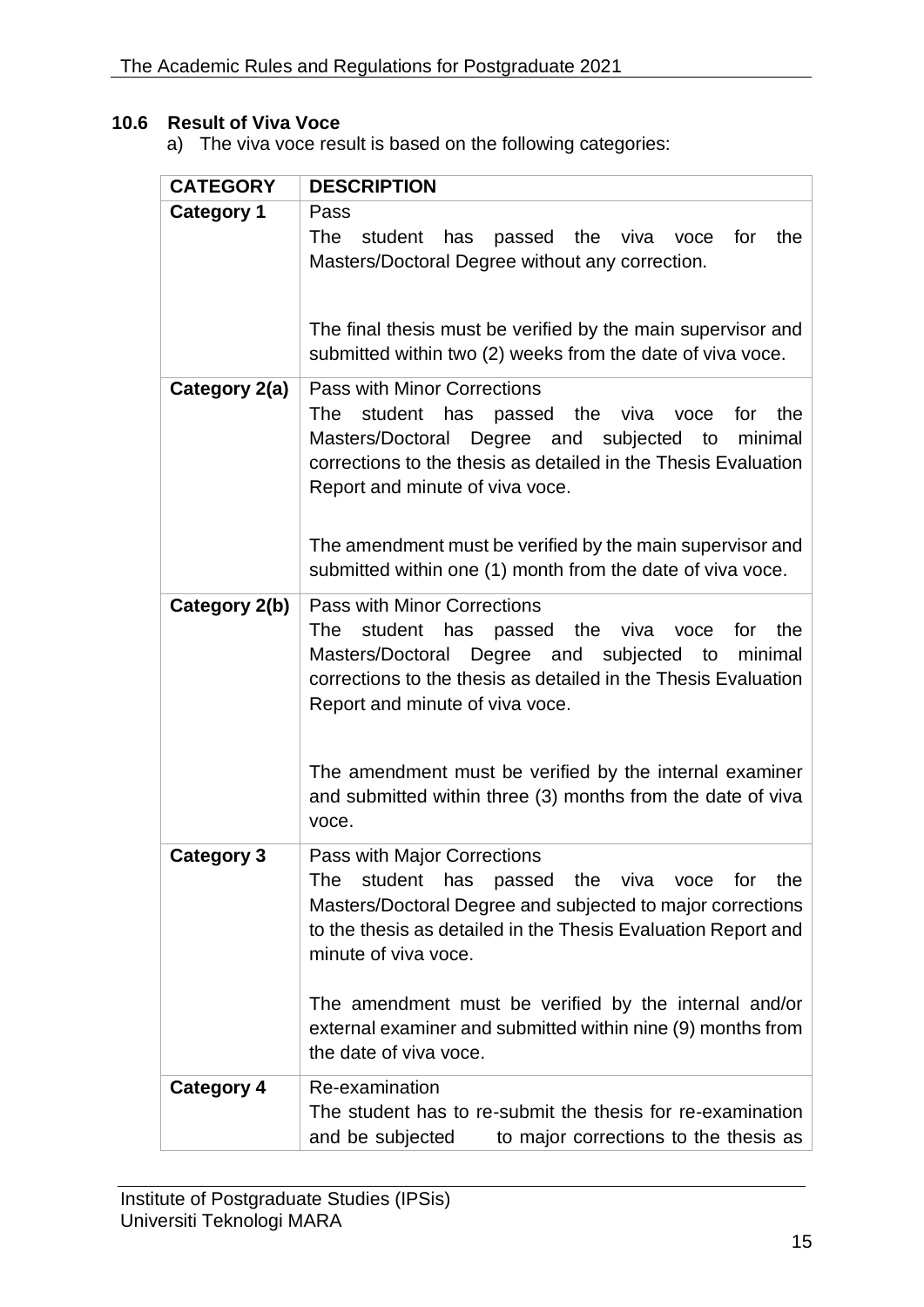| <b>CATEGORY</b> | <b>DESCRIPTION</b>                                                                                                                                                       |  |  |  |  |  |  |  |
|-----------------|--------------------------------------------------------------------------------------------------------------------------------------------------------------------------|--|--|--|--|--|--|--|
|                 | detailed in the Thesis Evaluation Report and minute of viva                                                                                                              |  |  |  |  |  |  |  |
|                 | voce.                                                                                                                                                                    |  |  |  |  |  |  |  |
|                 | The amendment must be verified by the internal and external<br>examiner and submitted within twelve (12) months from the<br>date of viva voce.                           |  |  |  |  |  |  |  |
|                 | This recommendation can only be made twice. Thus, a<br>student is allowed to submit the thesis three (3) times. This<br>recommendation cannot be made at the third Viva. |  |  |  |  |  |  |  |
| Category 5      | Fail                                                                                                                                                                     |  |  |  |  |  |  |  |
|                 | The student is not eligible to be considered for the                                                                                                                     |  |  |  |  |  |  |  |
|                 | Masters/Doctoral Degree and is not allowed to re-submit the<br>thesis for examination.                                                                                   |  |  |  |  |  |  |  |

- b) Failure to submit the thesis within the stipulated time will be deemed as fail with a GV status.
- c) In the event of plagiarism, the viva voce result is deferred by the viva voce committee. The case will be referred to the University Disciplinary Board by the postgraduate office of the respective College/Faculty/Academic Centre/UiTM Branch Campus for decision based on the evidence.

# <span id="page-28-0"></span>**11 EXAMINATION STATUS / HEA STATUS**

- a) Student's Examination status is given according to the progress of their research work and thesis examination. The Student's Status will be approved by JKAPS and endorsed by JKIPA.
- b) The final result of viva voce will be endorsed by the University Senate.
- c) The examination status are as follows:

| <b>EXAM STATUS</b> | <b>DESCRIPTION</b>                                                            |
|--------------------|-------------------------------------------------------------------------------|
| AM <sub>1</sub>    | <b>First Reminder</b>                                                         |
| AM2                | <b>Second Reminder</b>                                                        |
| AM <sub>3</sub>    | Third Reminder (For Doctoral student only)                                    |
| <b>APC</b>         | <b>Excellent Research Award</b>                                               |
| <b>CK</b>          | <b>Special Leave</b>                                                          |
| D                  | <b>Dismiss</b>                                                                |
| DG                 | Suspended due to disciplinary action                                          |
| FD                 | Students who are found guilty of an offence by<br>the                         |
|                    | <b>University Disciplinary Board</b>                                          |
| GS                 | <b>Temporary Suspended</b>                                                    |
| GT                 | <b>Revocation of Student Status</b>                                           |
| GV                 | Fail in Viva voce or does not submit the thesis within the<br>stipulated time |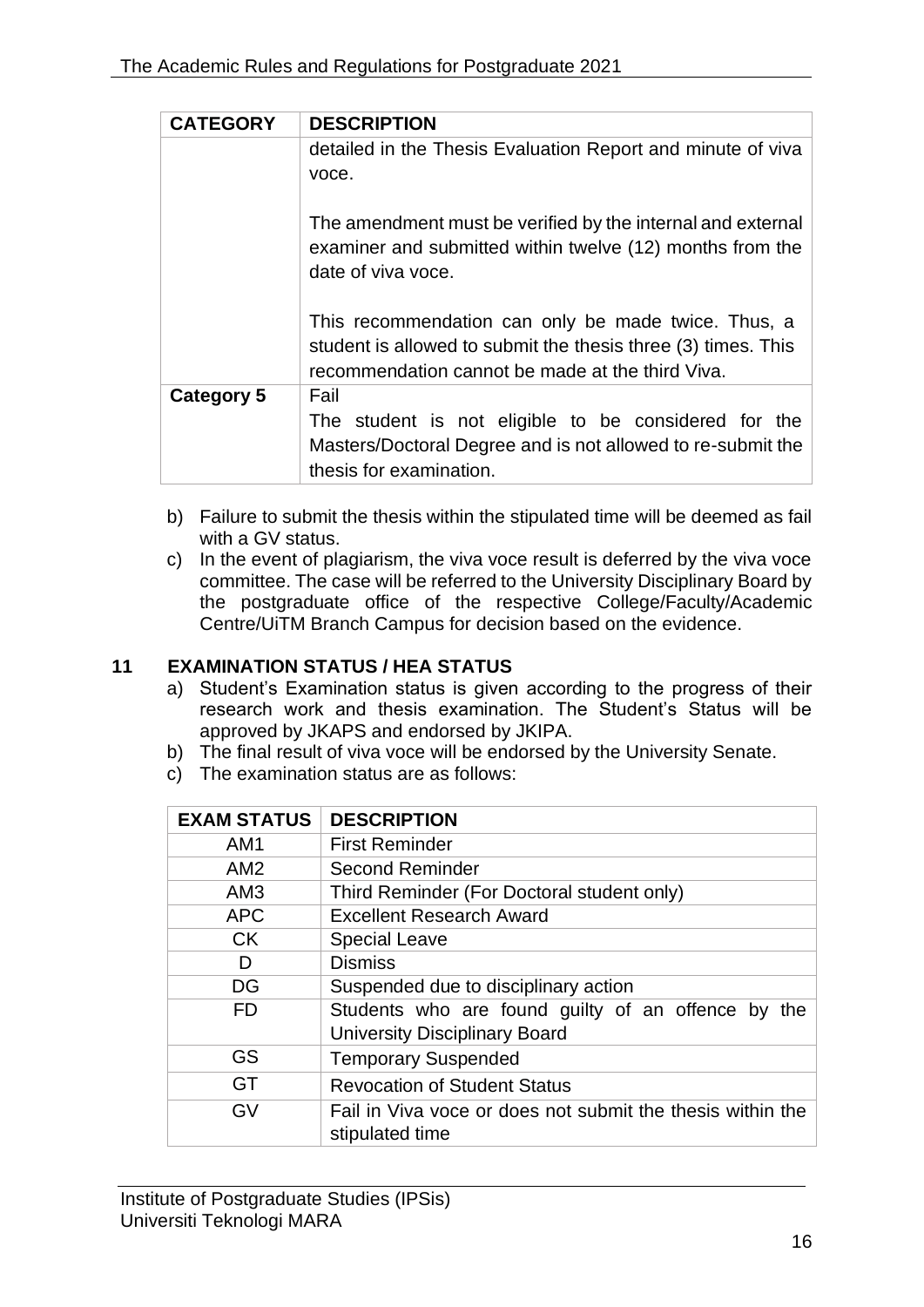| <b>SM</b> | In Progress                                            |
|-----------|--------------------------------------------------------|
|           | <b>Reactivation of Student Status After Revocation</b> |
| TG.       | Deferment of Academic Semester                         |
| тм        | Complete                                               |
|           | <b>Reactivation of Student Status After Dismissed</b>  |

### <span id="page-29-0"></span>**12 AWARD AND RECOGNITION**

Excellent students can be nominated for an award and recognized for their research achievement. The criteria for each award are as follows:

# <span id="page-29-1"></span>**12.1 Graduate on Time (GOT)**

Completed the study duration according to degree level as follows:

| <b>DEGREE</b><br><b>LEVEL</b> | <b>PROGRAMME TYPE</b>                                                     | <b>PRESCRIBED</b><br><b>NUMBER OF YEARS</b><br><b>TO GRADUATION</b> |
|-------------------------------|---------------------------------------------------------------------------|---------------------------------------------------------------------|
| Master's                      | All programmes except architecture,<br>medicine, dentistry and veterinary | 2 years                                                             |
|                               | Architecture, medicine, dentistry and<br>veterinary                       | 3 years                                                             |
| PhD                           | All programmes except architecture,<br>medicine, dentistry and veterinary | 4 years                                                             |
|                               | Architecture, medicine, dentistry and<br>veterinary                       | 5 years                                                             |

# <span id="page-29-2"></span>**12.2 Excellence Research Award (APC)**

- a) Completed the study within the GOT timeline;
- b) Obtained at least Category 2 (Minor Correction) for the viva voce result
	- i) Has published research findings as Main Author within the study duration in indexed journals recognized by UiTM as listed in Appendix 2 or other recognized journals as listed in Appendix 3
	- ii) At least one (1) indexed journal for Master's student
	- iii) At least two (2) indexed journal for Doctoral student
- c) Has presented research findings within the study duration in seminar/conference recognized by the College/Faculty/Academic Centre/UiTM Branch Campus:
	- i) At least one (1) for Master's student
	- $ii)$  At least two  $(2)$  for Doctoral student
- d) Has not attained any university's disciplinary act or has committed any wrongdoings of the University's Act or research ethics.

# <span id="page-29-3"></span>**12.3 Anugerah Sarjana Cemerlang Tuanku Canselor (ASCTC)**

The ASCTC is awarded to Master's Degree students. The candidate must fulfil the following criteria.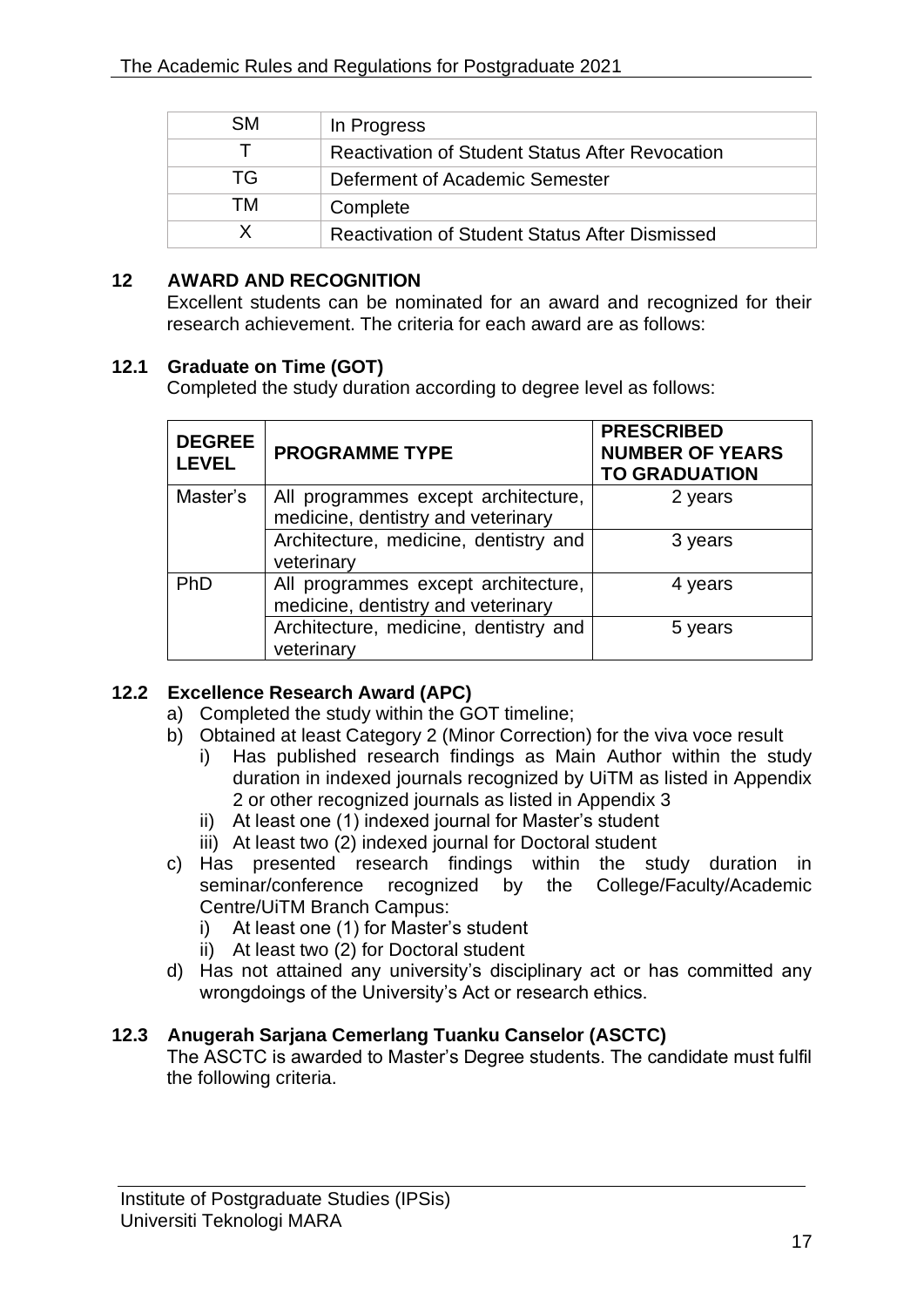- <span id="page-30-0"></span>12.3.1 General criteria
	- a) Applicable to research and mixed mode student only
	- b) Has completed the study within the GOT timeline.
	- c) Has obtained at least Category 2 (Minor Correction) for the viva voce result.
	- d) Has not been subjected to any University's Disciplinary Act or University's Act or Research Ethics or any law.
- <span id="page-30-1"></span>12.3.2 Specific Criteria
	- The candidate/recipient:
	- a) Has presented at least one (1) indexed conference recognized by UiTM as listed in Appendix 2.
	- a) Has published at least two (2) indexed journals or other recognized journals as listed in Appendix 3 as main author. Main and/or co-supervisor must be included as co-author and UiTM as affiliated institution..
	- b) Fulfilled at least one (1) of these criteria during the duration of study:
		- i) Has a proven commercialization of the research output, or
		- ii) Has received recognition or award for creative artwork, or
		- iii) Has filed a patent or copyright of the research work, or
		- iv) Has received recognition or award in innovation competition/presentation/art exhibition at UiTM or National or International level.
	- c) Produced impactful research to the community/industry/institution.
	- d) Passed the interview.

# <span id="page-30-2"></span>**12.4 Anugerah Kedoktoran Cemerlang Tuanku Canselor (AKCTC)**

The AKCTC is awarded to Doctoral Degree students. The candidate must fulfil the following criteria.

- <span id="page-30-3"></span>12.4.1 General criteria
	- a) Applicable to research and mixed mode student only.
	- b) Has completed the study within the GOT timeline.
	- c) Has obtained at least Category 2 (Minor Correction) for the viva voce result.
	- d) Has not been subjected to any University's Disciplinary Act or University's Act or Research Ethics or any law.

# <span id="page-30-4"></span>12.4.2 Specific Criteria

The candidate/recipient:

- a) Has presented at least two (2) indexed conferences recognized by UiTM as listed in Appendix 2.
- b) Has published at least three (3) indexed journals or other recognized journals as listed in Appendix 3 as main author. Main and/or co-supervisor must be included as co-author and UiTM as affiliated institution.
- c) Fulfilled at least one (1) of these criteria during the duration of study:
	- i) Has a proven commercialization of the research output, or
	- ii) Has received recognition or award for creative artwork, or
	- iii) Has filed a patent or copyright of the research work, or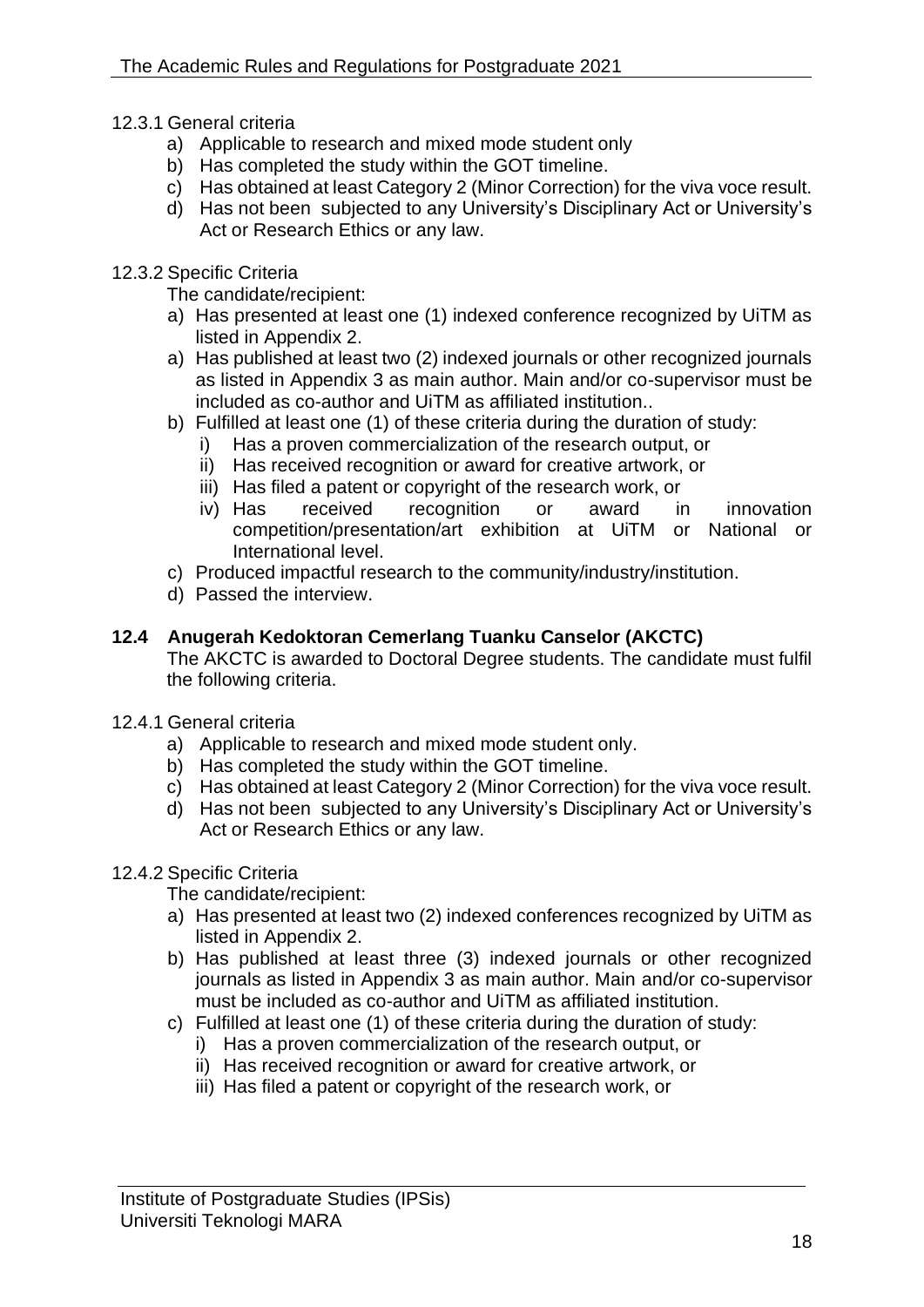- iv) Has received recognition or award in innovation competition/presentation/art exhibition at UiTM or National or International level.
- d) Produced an impactful research to the community/industry/institution
- e) Passed the interview

# <span id="page-31-0"></span>**13 STATUS OF DISMISSED**

Status of Dismissed (D) is given to students with unsatisfactory performance and are described as follows:

| <b>STATUS</b>   | <b>DESCRIPTION</b>                                  |
|-----------------|-----------------------------------------------------|
| D <sub>10</sub> | Is given to Master's students with AM2 status.<br>Ð |
|                 | ii) Is given to Doctoral students with AM3 status.  |
|                 | iii) No progress report at the stipulated time or,  |
|                 | iv) Failed DRP for the third time.                  |
| D <sub>11</sub> | Exceed maximum duration of study.                   |
| DS              | Dismiss due to disciplinary action.                 |

# <span id="page-31-1"></span>**14 DISCIPLINARY ACTION**

- a) Students who are found guilty under the Regulations on Educational Institutions (Students' Discipline) 1976 will be penalised based on the decision of the University Disciplinary Board.
- b) Students who commit plagiarism in their research work will be subjected to '*Dasar Plagiarismm UiTM dan Perlaksanaannya'*.

# <span id="page-31-2"></span>**15 APPEAL**

# <span id="page-31-3"></span>**15.1 Appeal for Revocation / Continuation / Extension Duration of Study**

- a) Students who are dismissed may appeal to continue or extend the duration of study to the respective College/Faculty/Academic Centre/UiTM Branch Campus within fourteen (14) days after the official examination result announcement by the University.
- b) A complete appeal form must be submitted to the respective College/Faculty/Academic Centre/UiTM Branch Campus and supported by JKAPS.
- c) Students are allowed to appeal only once throughout the duration of the study.
- d) X status will be given to the approved appeal of continuation or extension duration of study application.
- e) T status will be given to the approved appeal of revocation application.

# <span id="page-31-4"></span>**15.2 Appeal for Viva-voce or Re-Viva Result**

- a) Students who are dissatisfied with a decision by the Viva Voce Committee may appeal within 30 working days after the viva-voce or re-viva whichever applicable.
- b) An appeal letter must be submitted to the office of the Postgraduate Centre of the respective College/Faculty/Academic Centre/UiTM Branch Campus.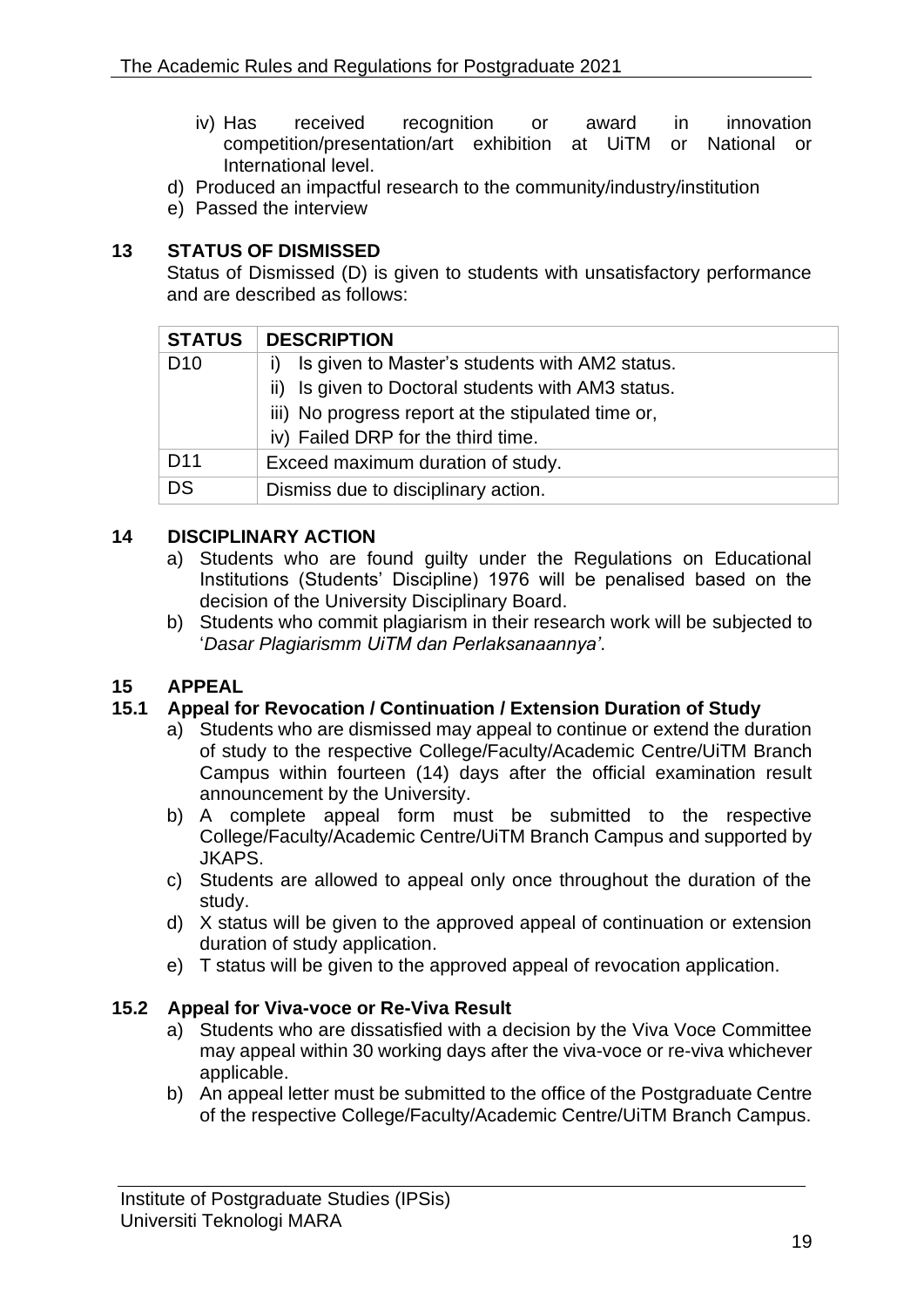# <span id="page-32-0"></span>**16 ACADEMIC CONFERMENT**

Students will be conferred Master's or Doctoral Degree upon:

- a) Submission of the final thesis after viva voce.
- b) Fulfilled the University requirements.
- c) Endorsed by the University Senate.

# <span id="page-32-1"></span>**17 OTHERS**

- a) The Senate has the right to take appropriate actions if a student is found giving any false information.
- b) The University is entitled to amend the Academic Regulations with the consent of the Senate.
- c) Any information not stated in this Academic Regulations handbook is the sole prerogative of the University.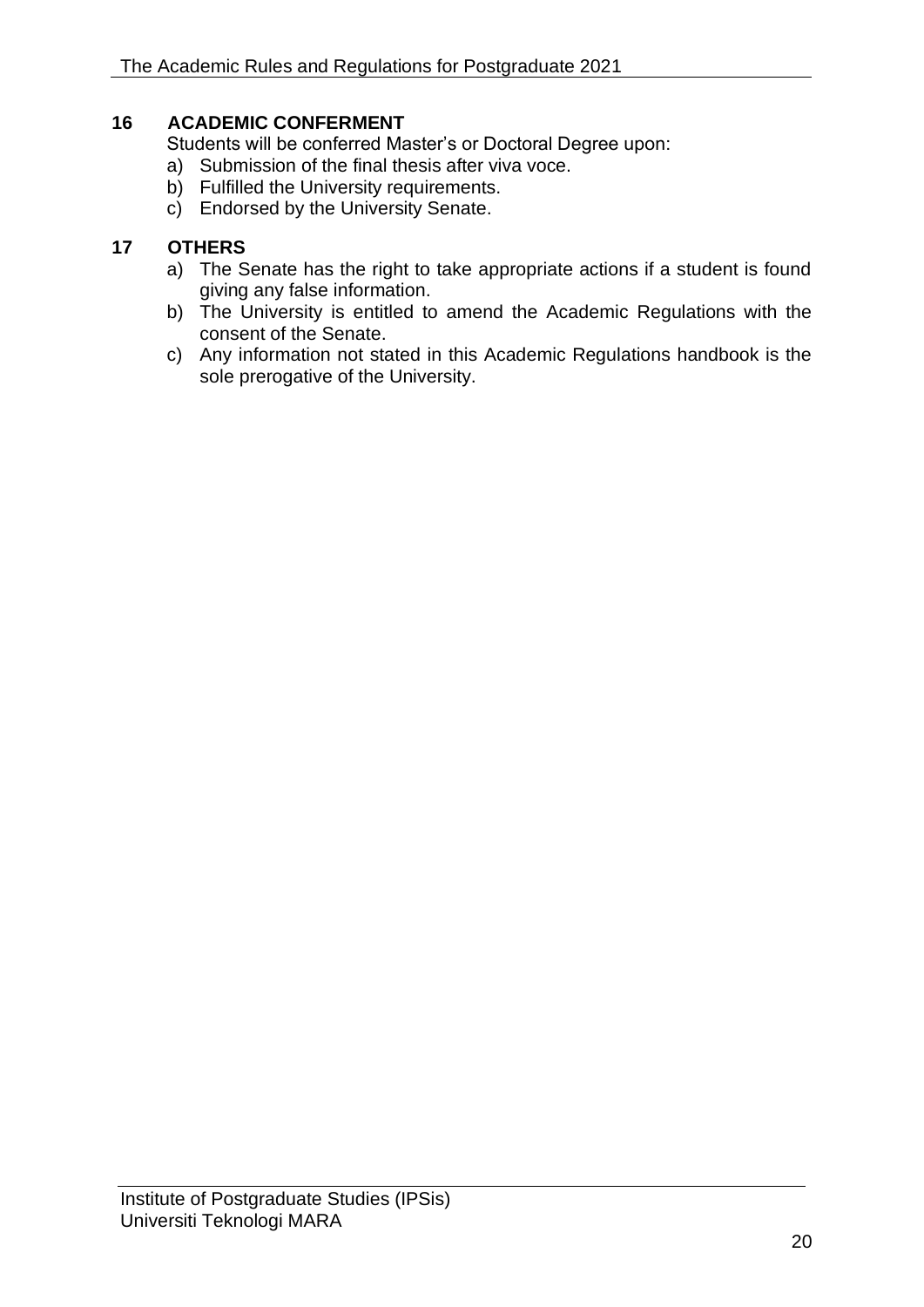# <span id="page-33-0"></span>**APPENDICES**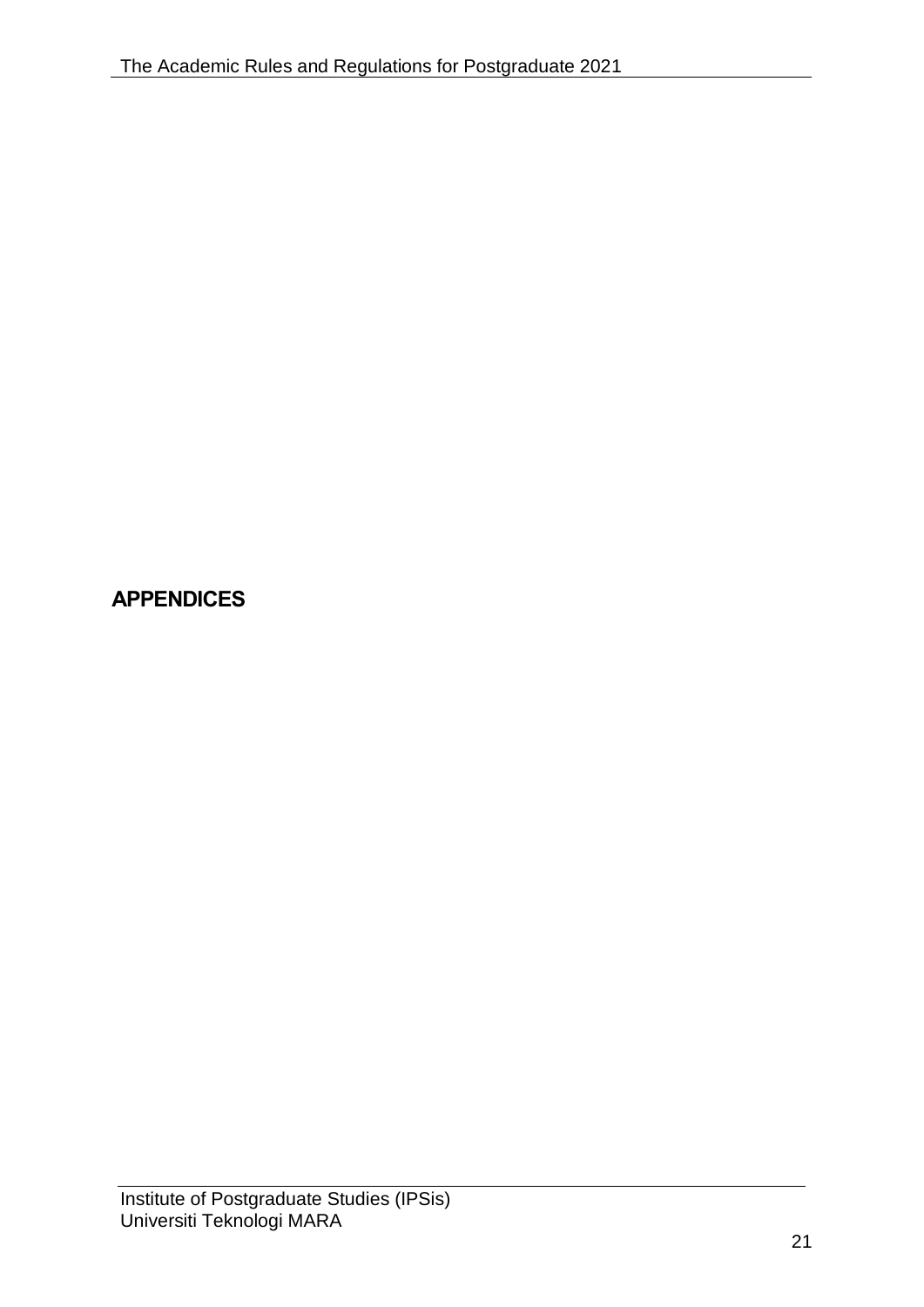# <span id="page-34-0"></span>**APPENDIX 1**

### **DOCTORAL DEGREE BY RESEARCH / MASTERS DEGREE BY RESEARCH**

### *Social Sciences and Humanities*

|                |                                                    | <b>PhD</b>  |            | <b>MASTER</b> |            |
|----------------|----------------------------------------------------|-------------|------------|---------------|------------|
| <b>NO</b>      | <b>FACULTY / ACADEMY / CENTRE</b>                  | <b>MIN</b>  | <b>MAX</b> | <b>MIN</b>    | <b>MAX</b> |
|                | Faculty of Law                                     |             |            | 40,000        |            |
| 2              | Academy of Language Studies                        | 80,000      |            |               |            |
| 3              | Faculty of Administrative Science & Policy Studies |             |            | 30,000        |            |
| $\overline{4}$ | Faculty of Art & Design                            |             | 100,000    |               |            |
| 5              | Faculty of Education                               |             |            |               | 50,000     |
| 6              | Faculty of Film, Theater & Animation               | 70,000      |            | 25,000        |            |
| 7              | Academy of Contemporary Islamic Studies (ACIS)     | 60,000      |            | 30,000        |            |
| 8              | Faculty of Communication & Media Studies           | <b>None</b> |            | <b>None</b>   |            |
| 9              | <b>Faculty of Music</b>                            | 50,000      | 80,000     | 30,000        |            |

# *Business and Management*

|           |                                              | PhD        |            | <b>MASTER</b> |            |
|-----------|----------------------------------------------|------------|------------|---------------|------------|
| <b>NO</b> | <b>FACULTY / ACADEMY / CENTRE</b>            | <b>MIN</b> | <b>MAX</b> | <b>MIN</b>    | <b>MAX</b> |
|           | <b>Faculty of Accountancy</b>                | 80,000     |            | 30,000        | 50,000     |
| 2         | <b>Faculty of Information Management</b>     |            |            |               |            |
| 3         | Accounting Research Institute (ARI)          |            |            |               |            |
|           | Arshad Ayub Graduate Business School (AAGBS) | 100,000    |            |               |            |
|           | Faculty of Business & Management             | 60,000     |            |               |            |
| 6         | Faculty of Hotel & Tourism Management        |            |            |               |            |

**\*\*** Malaysia Institute of Transport (MITRANS) – According to specific research by the Faculty.

# *Science and Technology*

|                |                                               | <b>PhD</b> |            | <b>MASTER</b> |            |
|----------------|-----------------------------------------------|------------|------------|---------------|------------|
| <b>NO</b>      | <b>FACULTY / ACADEMY / CENTRE</b>             | <b>MIN</b> | <b>MAX</b> | <b>MIN</b>    | <b>MAX</b> |
|                | <b>Faculty of Applied Sciences</b>            |            |            |               |            |
| $\overline{2}$ | Faculty of Architecture, Planning & Surveying |            |            |               |            |
| 3              | <b>Faculty of Chemical Engineering</b>        |            |            |               |            |
| 4              | <b>Faculty of Civil Engineering</b>           |            |            |               |            |
| 5              | Faculty of Computer & Mathematical Sciences   |            |            |               |            |
| 6              | <b>Faculty of Dentistry</b>                   |            |            |               |            |
|                | <b>Faculty of Electrical Engineering</b>      | 30,000     | 100,000    | 20,000        | 50,000     |
| 8              | <b>Faculty of Health Sciences</b>             |            |            |               |            |
| 9              | <b>Faculty of Mechanical Engineering</b>      |            |            |               |            |
| 10             | <b>Faculty of Medicine</b>                    |            |            |               |            |
| 11             | <b>Faculty of Pharmacy</b>                    |            |            |               |            |
| 12             | Faculty of Plantation & Agrotechnology        |            |            |               |            |
| 13             | Faculty of Sports Science & Recreation        |            |            |               |            |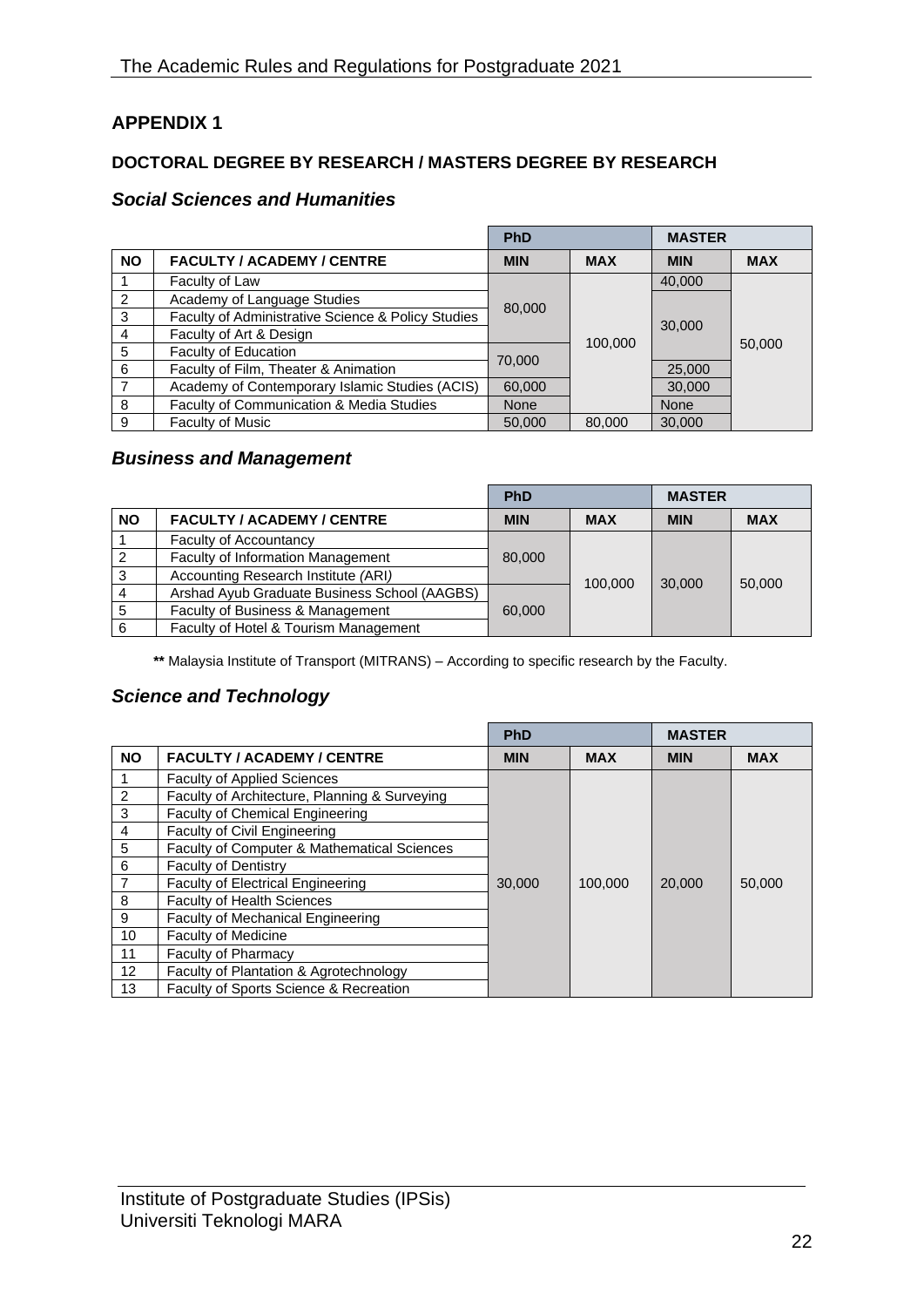# <span id="page-35-0"></span>**APPENDIX 2**

# **LIST OF RECOGNIZED JOURNALS BY UITM**

- 1. Scopus
- 2. ERA
- 3. WoS
- 4. MyCite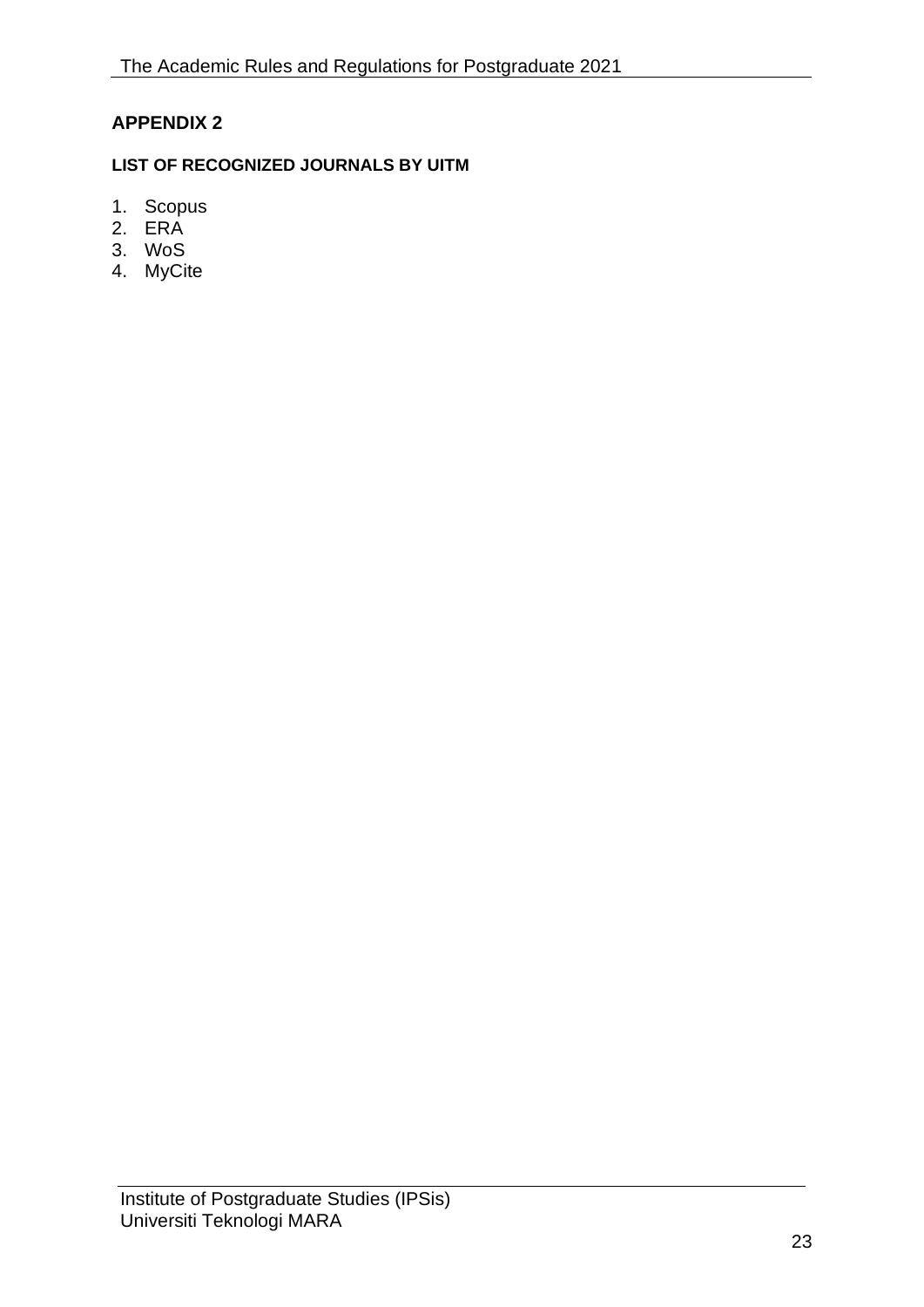# <span id="page-36-0"></span>**APPENDIX 3**

# **ADDITIONAL JOURNAL FOR THESIS SUBMISSION**

| <b>NO</b> | <b>FACULTY</b>                                   | <b>NO</b>      | <b>ADDITIONAL JOURNALS</b>                                           |
|-----------|--------------------------------------------------|----------------|----------------------------------------------------------------------|
| 1         | Faculty of Art & Design                          | 1              | International Journal of Art and Art History                         |
|           |                                                  | $\overline{2}$ | International Journal of INTI                                        |
|           |                                                  | 3              | Jurnal ISI (Inspirasi, Seni & (Intelektual)                          |
|           |                                                  | $\overline{4}$ | Jurnal of ISI Yogyakarta                                             |
|           |                                                  | 5              | Sequential Arts and Digital Content Studies                          |
| 2         | Faculty of Architecture,<br>Planning & Surveying | 1              | Asian Journal of Environment-Behaviour Studies<br>(ajE-Bs)           |
|           |                                                  | $\overline{2}$ | The Asian Journal of Quality of Life (AjQoL)                         |
|           |                                                  | 3              | International Surveying Research Journal (ISrJ)                      |
|           |                                                  | 4              | Journal of Design + Built                                            |
|           |                                                  | 5              | Jurnal Lanskap Indonesia                                             |
| 3         | Faculty of Film, Theatre<br>& Animation          | 1              | Gendang Alam                                                         |
|           |                                                  | $\overline{2}$ | International Journal of Applied and Creative Arts                   |
|           |                                                  | 3              | KUPAS SENI: Jurnal Seni dan Pendidikan Seni                          |
|           |                                                  | $\overline{4}$ | Melayu: Jurnal Antarabangsa Dunia Melayu                             |
|           |                                                  | 5              | Jurnal Wacana Sarjana                                                |
|           |                                                  | 1              | Malayan Law Journal                                                  |
| 4         | Faculty of Law                                   | $\overline{2}$ | <b>Current Law Journal</b>                                           |
| 5         | <b>Faculty of Music</b>                          | 1              | Journal of Music Research (Uni Melb)                                 |
|           |                                                  | $\overline{2}$ | Ethnomusicology Review (UCLA)                                        |
|           |                                                  | 3              | Riffs Journal (Birmingham CU)                                        |
|           |                                                  | 4              | The Chamber Music Journal                                            |
|           |                                                  | 5              | Asian Journal of Behavioural Sciences                                |
|           |                                                  | 6              | Asian Journal of Research in Education and Social<br><b>Sciences</b> |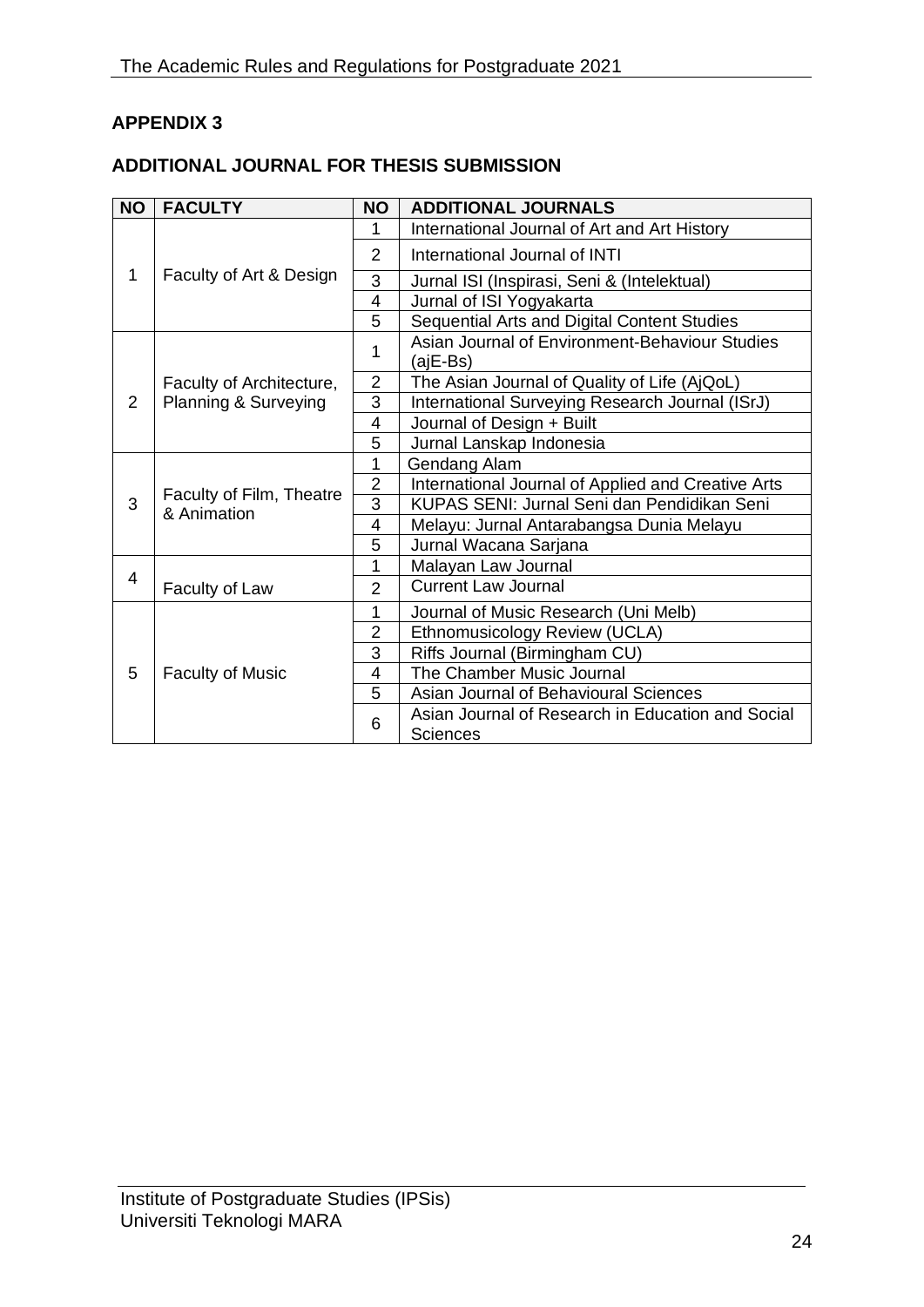**END**